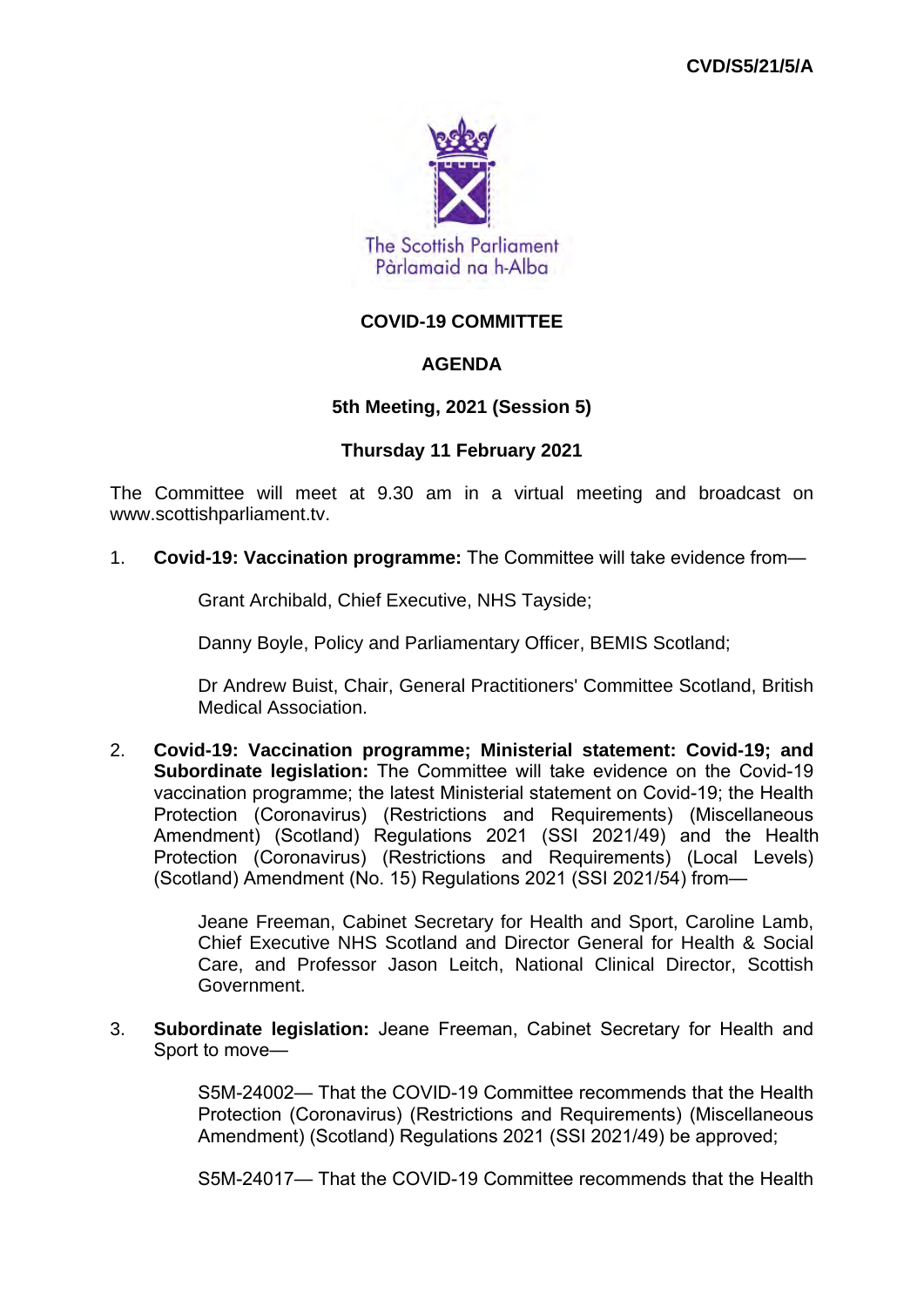Protection (Coronavirus) (Restrictions and Requirements) (Local Levels) (Scotland) Amendment (No. 15) Regulations 2021 (SSI 2021/54) be approved.

> Sigrid Robinson Clerk to the COVID-19 Committee Room T3.60 The Scottish Parliament Edinburgh Tel: 0131 348 5215 Email: sigrid.robinson@parliament.scot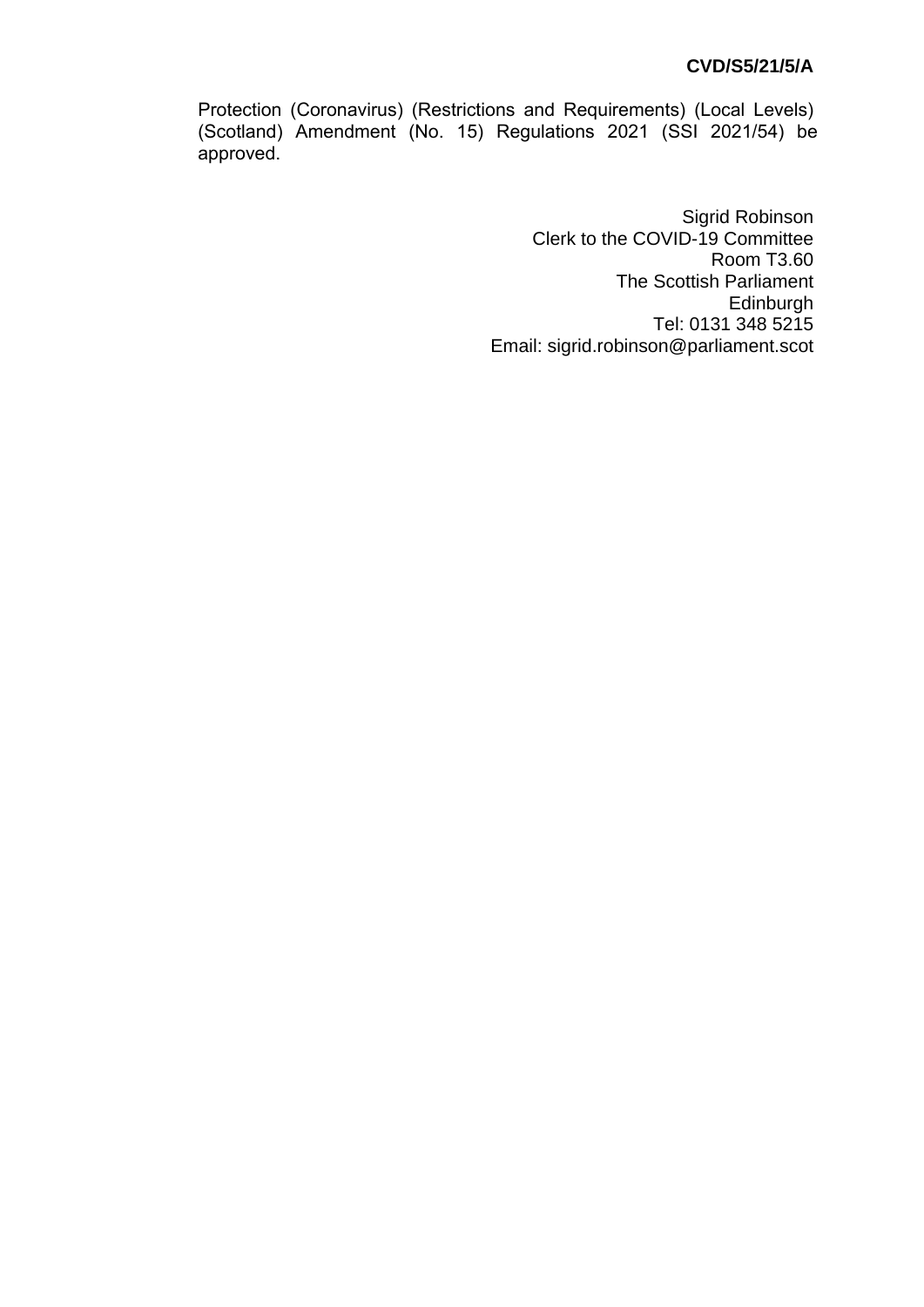The papers for this meeting are as follows—

| н<br>I |  |
|--------|--|
|        |  |

| CVD/S5/21/5/1     |
|-------------------|
| CVD/S5/21/5/2 (P) |
|                   |
| CVD/S5/21/5/3     |
| CVD/S5/21/5/4     |
| CVD/S5/21/5/5 (P) |
|                   |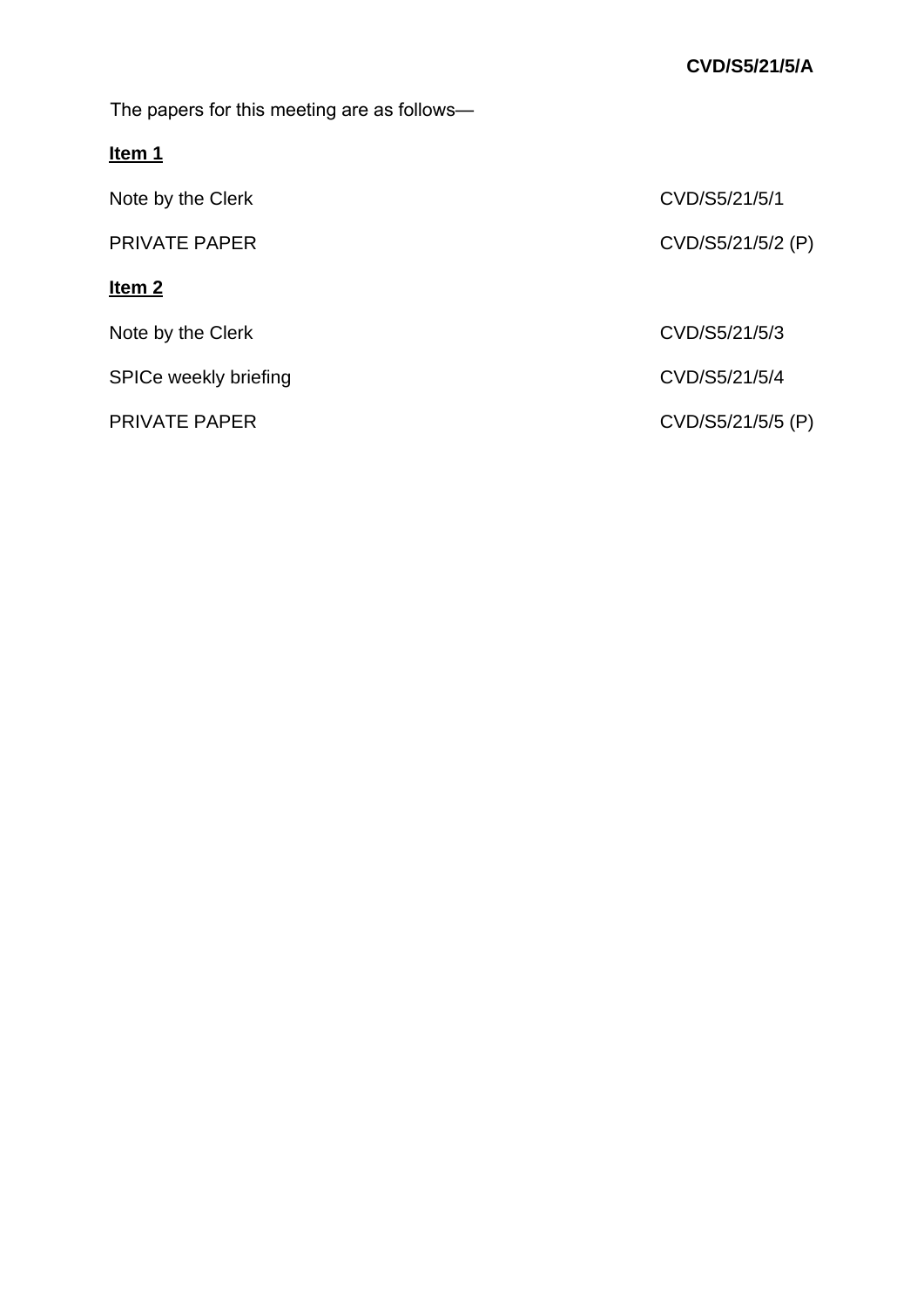

# **Covid-19 Committee**

# **5th Meeting, 2021 (Session 5), Thursday 11 February 2021**

# **Covid-19: Vaccination programme**

# **Introduction**

- 1. At this meeting, the Committee will take evidence from the following witnesses on the Covid-19 vaccination programme under agenda item 1―
	- Mr Grant Archibald, Chief Executive, NHS Tayside
	- Mr Danny Boyle, Policy and Parliamentary Officer, **BEMIS Scotland**
	- Dr Andrew Buist, Chair, General Practitioners' Committee Scotland, British Medical Association
- 2. The Committee will then take evidence on the Covid-19 vaccination programme under agenda item 2, from–
	- Jeane Freeman MSP, Cabinet Secretary for Health and Sport;
	- Caroline Lamb, Chief Executive of NHS Scotland; and
	- Professor Jason Leitch, National Clinical Director, Scottish Government.

# **Background**

- 3. The purpose of the evidence session under agenda item 1 is to hear from stakeholders about the progress being made in the rollout of Covid-19 vaccines. This session provides an opportunity for the Committee to discuss relevant issues, including: procurement and supply of vaccines; the role of general practitioners and health boards in delivering the vaccination programme; vaccine uptake and hesitancy, including within ethnic minority communities; and Scotland's role in supporting international cooperation on global Covid-19 vaccination programmes.
- 4. There will be an opportunity for the Committee to scrutinise the Scottish Government's response to these issues under agenda item 2.

# **Meeting 17 December 2020**

5. This is the second of the Committee's meetings at which it will consider the Covid-19 vaccination programme, the first of which took place on 17 December 2020. At its meeting on 17 December 2020, the Committee took evidence on the Covid-19 vaccination programme from―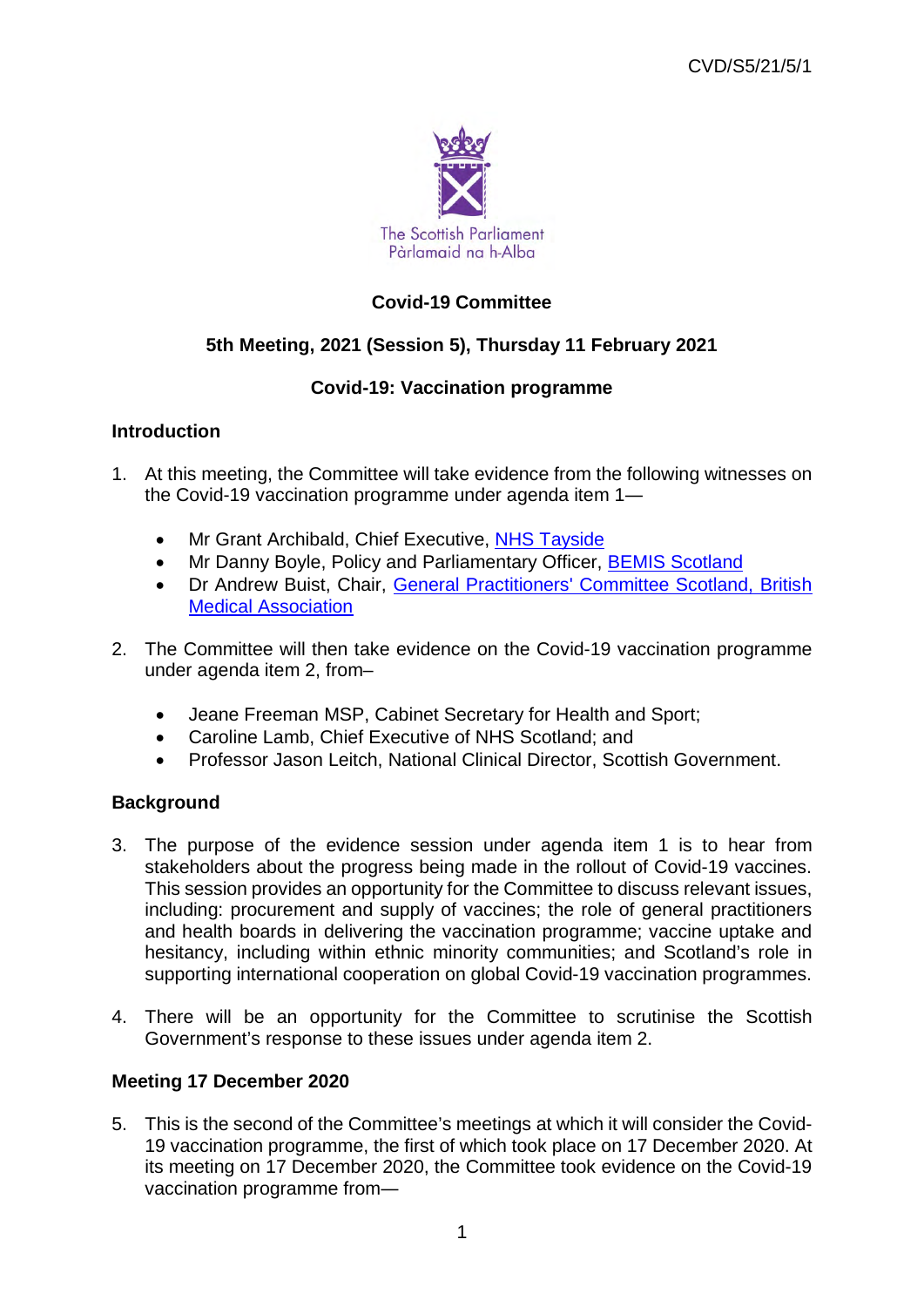- Steve Hoare, Director of Quality, Regulatory Science and Safety, Association of the British Pharmaceutical Industry
- Professor Wei Shen Lim, Chair of Covid-19 Immunisation Committee, Joint Committee on Vaccination and Immunisation
- Professor Andrew Pollard, Professor of Paediatric Infection and Immunity, University of Oxford
- Dr Christian Schneider, Medicines and Healthcare Products Regulatory Agency
- 6. The Minutes and Official Report from that meeting are available on the Committee's webpage.

# **Scottish Parliament Information Centre (SPICe) briefing**

7. A SPICe briefing providing background information to inform the session is included in the meeting pack as a private paper (**Paper 2**).

> **Committee Clerks 9 February 2021**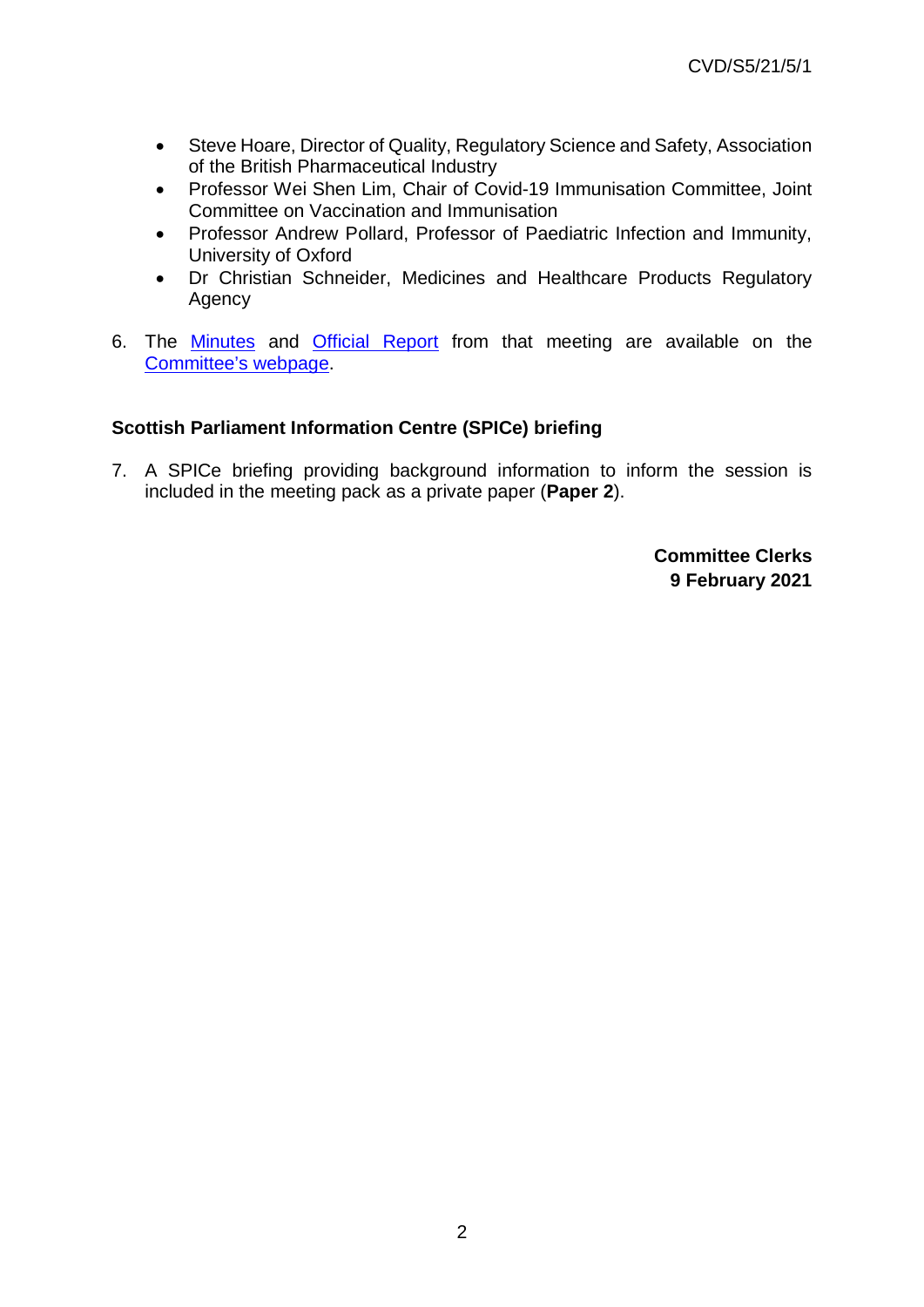

# **Covid-19 Committee**

# **5th Meeting, 2021 (Session 5), Thursday 11 February 2021**

# **Ministerial Statement: Covid-19; and Subordinate Legislation**

# **Introduction**

1. At this meeting, the Cabinet Secretary for Health and Sport ('the Cabinet Secretary'), Jeane Freeman MSP, Caroline Lamb, Chief Executive of NHS Scotland and Director General for Health & Social Care and Professor Jason Leitch, National Clinical Director for the Scottish Government, will give evidence under agenda item 2.

2. The Committee will take evidence on the policy announcements arising from the latest Ministerial statement on Covid-19, which is scheduled to take place on 9 February 2021, under this agenda item.

3. The Committee will also take evidence on the following subordination legislation under agenda item 2, before it considers the corresponding motions, under agenda item 3―

- The Health Protection (Coronavirus) (Restrictions and Requirements) (Miscellaneous Amendment) (Scotland) Regulations 2021 (SSI 2021/49) (from here on referred to as 'SSI 2021/49 – Miscellaneous Amendment')
- The Health Protection (Coronavirus) (Restrictions and Requirements) (Local Levels) (Scotland) Amendment (No. 15) Regulations 2021 (SSI 2021/54) (from here on referred to as 'SSI 2021/54 – Reg No. 15')

# **Ministerial statement on COVID-19: Tuesday 9 February 2021**

4. On 23 October 2020, the Scottish Government published the Coronavirus (COVID-19): Scotland's Strategic Framework, which came into effect on 2 November 2020. The Scottish Government reviews the latest guidance under the Strategic Framework on a weekly basis. Following the review, any changes to the guidance are published on the Scottish Government's Coronavirus (COVID-19): protection levels reviews and evidence webpages.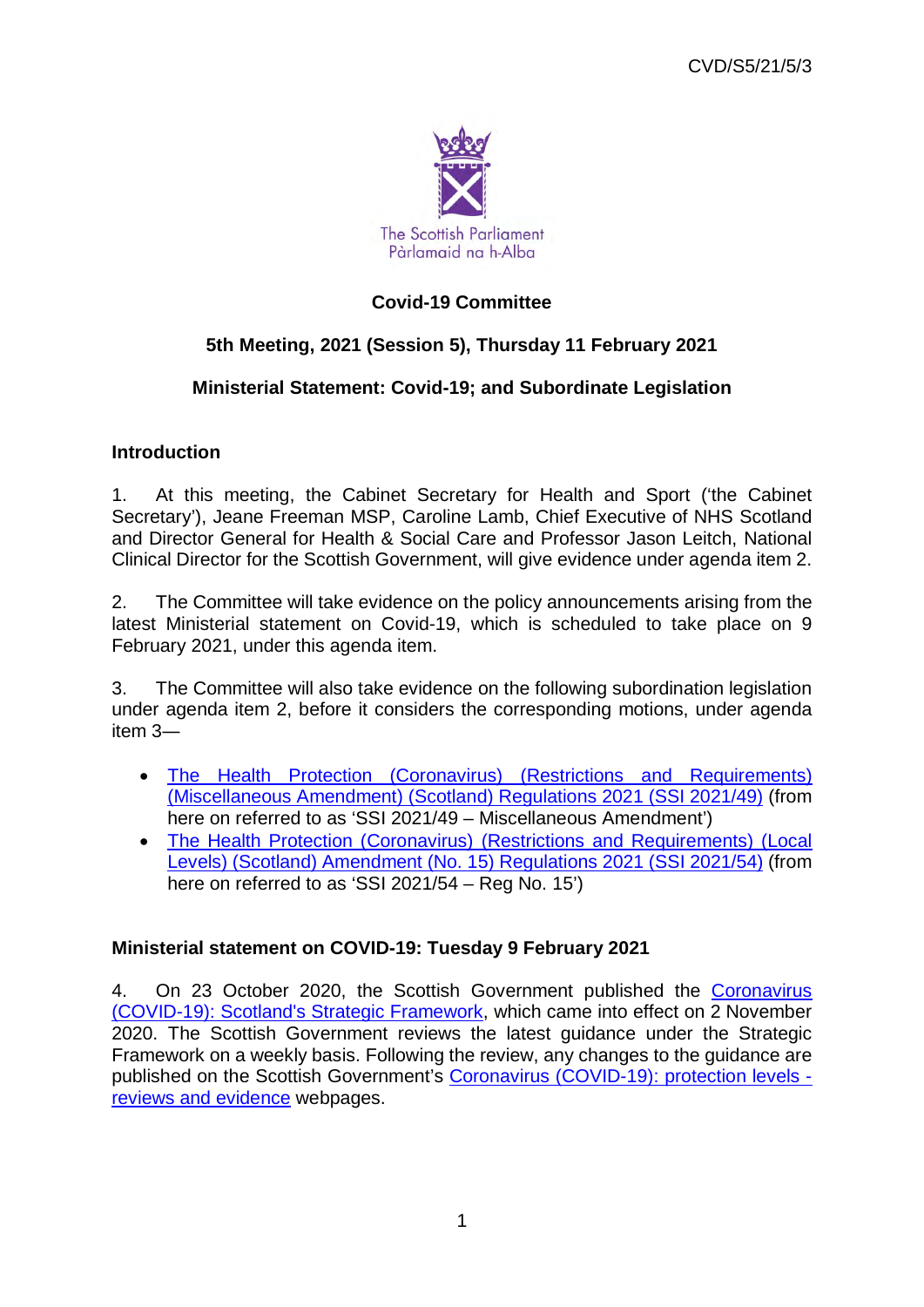# Weekly SPICe Covid-19 Update

5. SPICe produces a weekly briefing entitled 'Weekly SPICe Covid-19 Update' (see **Paper 4**). This provides Members with links to the latest quidance and supporting information published by the Scottish Government, in addition to a selection of websites providing information on wider health and social and economic indicators in Scotland.

# **Subordinate Legislation**

## Policy Background: SSI 2021/49 – Miscellaneous Amendment

6. SSI 2021/49 – Miscellaneous Amendment was laid on 28 January 2021 and came into force on 29 January 2021. A copy of the SSI and policy note is provided in **Annexe A** to this paper. According to the policy note, the purpose of the instrument is as follows―

"These Regulations amend the Health Protection (Coronavirus) (Restrictions and Requirements) (Local Levels) (Scotland) Regulations 2020 to provide that premises which are required to close to the public to in Level 3 and 4 areas may be used for purposes connected to an election if they are suitable premises which a returning officer or electoral registration officer has requested the use of in connection with the carrying out of any of their functions.

These Regulations also remove restrictions on premises used by food and drink businesses in Level 3 areas where such premises are to be used in connection with the carrying out of electoral functions.

These Regulations also make amendments in relation to Level 4 areas to enable places of worship and holiday accommodation premises to be used for purposes in connection with the carrying out of electoral functions.

These Regulations adjust the restrictions on drive-in and drive-through events to make clear that they are not permitted in Level 3 and Level 4 areas.

These Regulations adjust to examples of a reasonable excuse to enter a Level 4 area to bring the marriage, civil partnership and funerals excuses into line with the excuses to leave home for those living in a Level 4 area.

These Regulations extend the expiry date of The Health Protection (Coronavirus, Restrictions) (Directions by Local Authorities) (Scotland) Regulations 2020 from 31 January 2021 to 31 March 2021. This change brings the expiry into line with the Health Protection (Coronavirus) (Restrictions and Requirements) (Local Levels) (Scotland) Regulations 2020."

7. The Scottish Government has provided the following associated impact assessments to accompany SSI 2021/49 – Miscellaneous Amendment ―

- Equality Impact Assessment
- Business and Regulatory Impact Assessment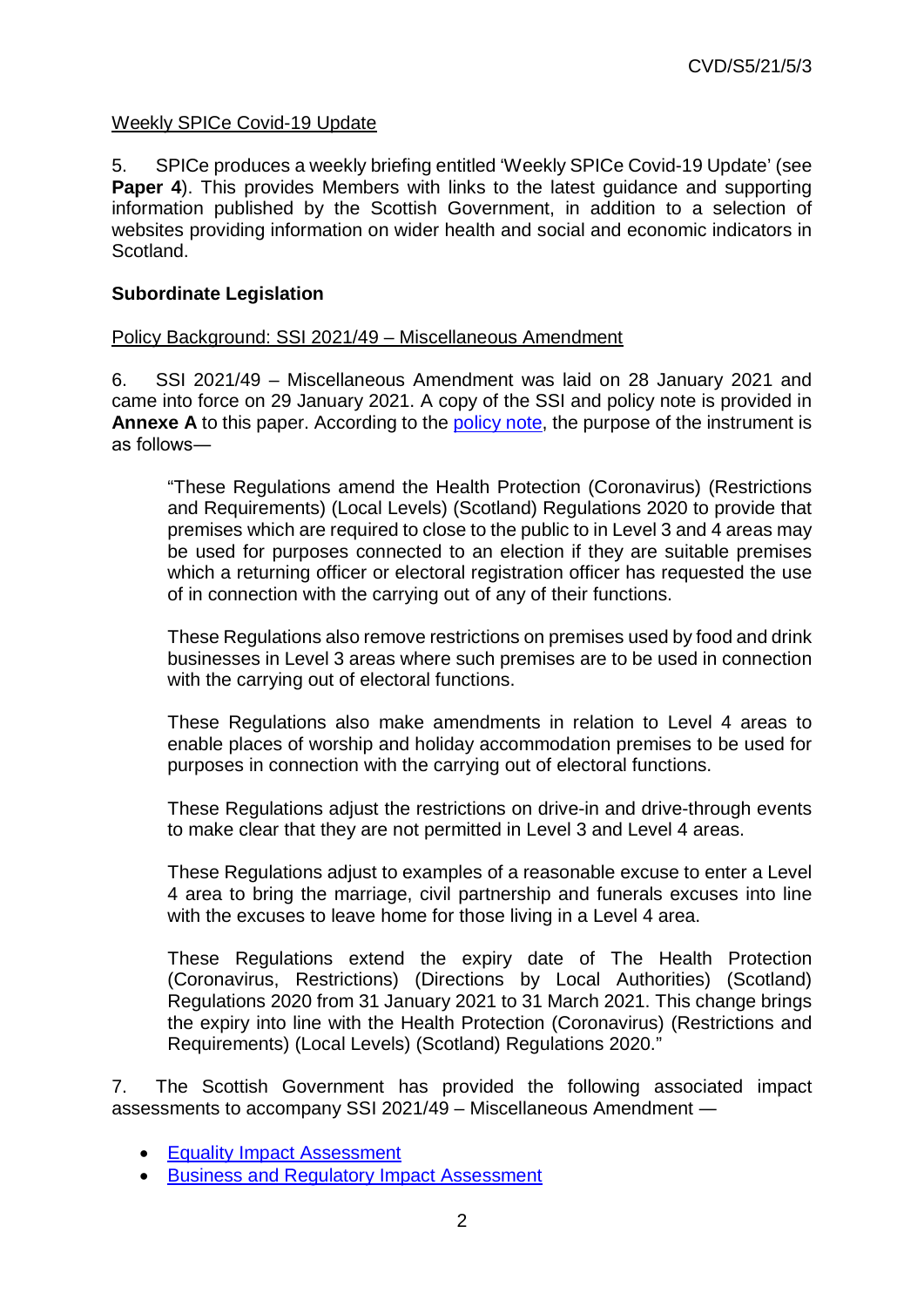# • Island Communities Impact Assessment

8. The Committee took evidence on the draft version of SSI 2021/49 – Miscellaneous Amendment at its meeting on 28 January 2021.

9. A SPICe briefing providing further information on SSI 2021/49 – Miscellaneous Amendment is included in the meeting pack as a private briefing (see **Paper 5**).

# Policy Background: SSI 2021/54 – Reg No. 15

10. SSI 2021/54 – Reg No. 15 was laid on 29 January 2021 and came into force on 30 January 2021. A copy of the SSI and policy note is provided in **Annexe B** to this paper. According to the policy note, the purpose of the instrument is as follows―

"These Regulations amend the Health Protection (Coronavirus) (Restrictions and Requirements) (Local Levels) (Scotland) Regulations 2020 to set out changes to the level that applies to Na h-Eileanan Siar, moving from Level 3 to Level 4. All other areas remain in the same level."

11. The Scottish Government has provided the following associated impact assessment to accompany SSI 2021/54 – Reg No. 15―

• Island Communities Impact Assessment

12. A SPICe briefing providing further information on SSI 2021/54 – Reg No. 15 is included in the meeting pack as a private briefing (see **Paper 5**).

## Parliamentary Procedure

13. Both SSIs are subject to the made affirmative procedure.

## *Made affirmative instruments*

14. The Coronavirus Act 2020 gives the Scottish Government emergency powers to lay regulations for 'health protection' measures, which can come into effect immediately. The measures introduced using this procedure can remain in force for 28 days without parliamentary approval. If the Scottish Government intends for the measures to be in force for longer than 28 days, parliamentary approval is required and must be obtained within the initial 28-day period.

15. This is explained in detail in the policy note for each made affirmative SSI, which states that the regulations are made "in exercise of the power conferred by paragraph 1(1) of schedule 19 of the Coronavirus Act 2020. The instrument is subject to the made affirmative procedure by virtue of paragraph 6(3) of schedule 19 of the Act." This provides that if Scottish Ministers consider that regulations need to be made urgently—

"the regulations (the "emergency regulations")—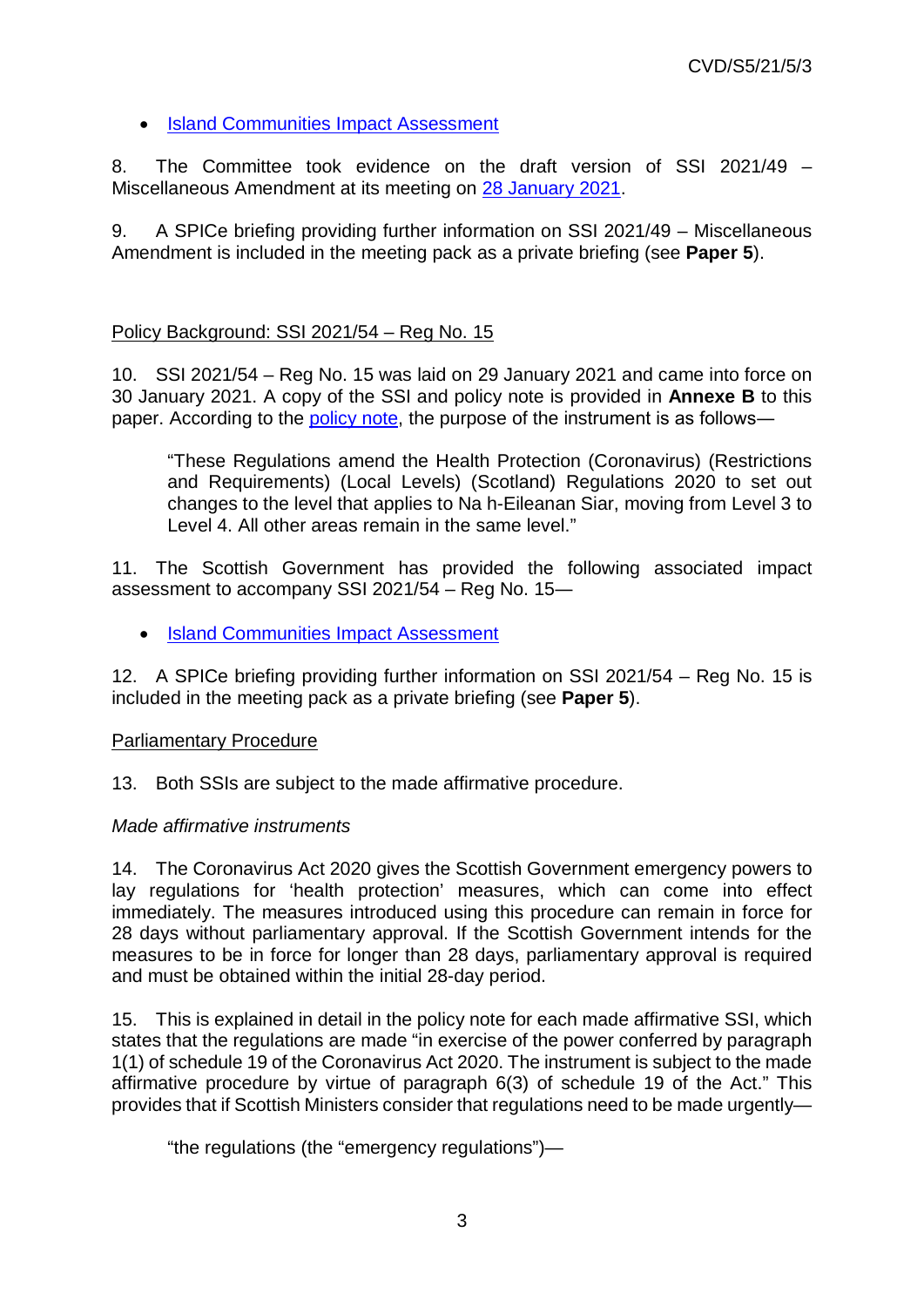(a) must be laid before the Scottish Parliament; and

(b) cease to have effect on the expiry of the period of 28 days beginning with the date on which the regulations were made unless, before the expiry of that period, the regulations have been approved by a resolution of the Parliament."

#### Delegated Powers and Law Reform Committee ('DPLR') Consideration

16. The DPLR Committee will consider all three SSIs at its meeting on 9 February 2021. Should the DPLR Committee have any points to raise, these will be highlighted to the Committee in advance of its meeting.

## **Subordinate Legislation (Motions S5M-24002 and S5M-24017)**

17. Under agenda item 3, the Cabinet Secretary will be invited to move the following motions―

- S5M-24002: That the COVID-19 Committee recommends that the Health Protection (Coronavirus) (Restrictions and Requirements) (Miscellaneous Amendment) (Scotland) Regulations 2021 (SSI 2021/49) be approved.
- S5M-24017: That the COVID-19 Committee recommends that the Health Protection (Coronavirus) (Restrictions and Requirements) (Local Levels) (Scotland) Amendment (No. 15) Regulations 2021 (SSI 2021/54) be approved.

#### **Next steps**

18. The Committee will publish a report setting out its consideration of the motions under agenda item 3 in due course.

> **Committee Clerks 9 February 2021**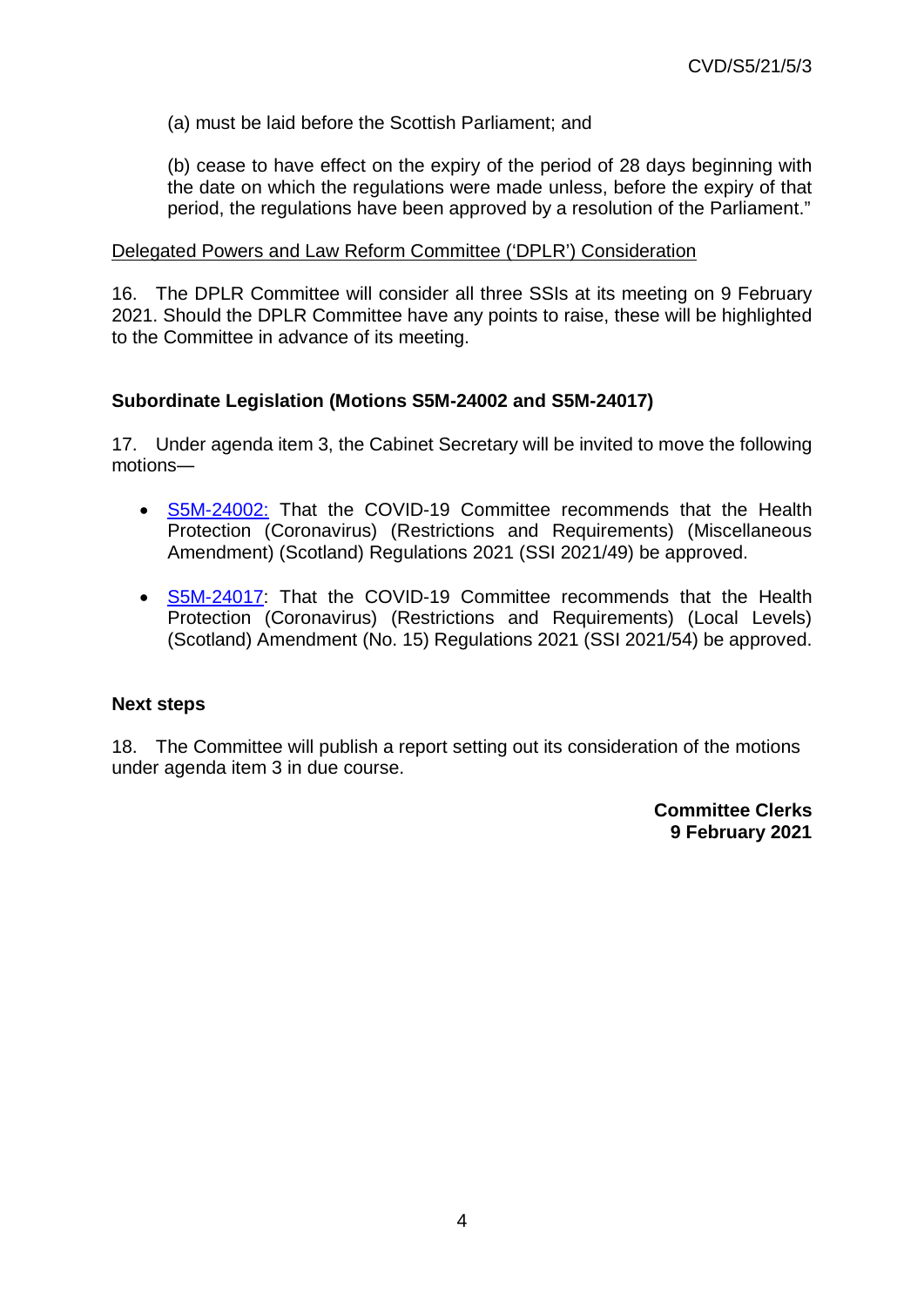*Regulations made by the Scottish Ministers and laid before the Scottish Parliament under paragraph 6(3) of schedule 19 of the Coronavirus Act 2020 for approval by resolution of the Scottish Parliament within 28 days beginning with the day on which the Regulations were made, not taking into account any period of dissolution or recess for more than 4 days.* 

#### S C O T T I S H S T A T U T O R Y I N S T R U M E N T S

# **2021 No. 49**

# **PUBLIC HEALTH**

# The Health Protection (Coronavirus) (Restrictions and Requirements) (Miscellaneous Amendment) (Scotland) Regulations 2021

*Made - - - - at 12.05 on 28th January 2021 Laid before the Scottish Parliament at 2.30 p.m. on 28th January 2021 Coming into force - - 29th January 2021* 

The Scottish Ministers make the following Regulations in exercise of the power conferred by paragraph 1(1) of schedule 19 of the Coronavirus Act 2020(**a**) ("the Act") and all other powers enabling them to do so.

These Regulations are made in response to the serious and imminent threat to public health which is posed by the incidence and spread of coronavirus in Scotland.

The Scottish Ministers consider that the restrictions and requirements imposed by these Regulations are proportionate to what they seek to achieve, which is a public health response to that threat.

In accordance with paragraph 6(2) and (3) of schedule 19 of the Act, the Scottish Ministers are of the opinion that, by reason of urgency, it is necessary to make these Regulations without a draft having been laid before, and approved by, a resolution of the Scottish Parliament.

#### **Citation and commencement**

**1.** These Regulations may be cited as the Health Protection (Coronavirus) (Restrictions and Requirements) (Miscellaneous Amendment) (Scotland) Regulations 2021 and come into force on 29 January 2021.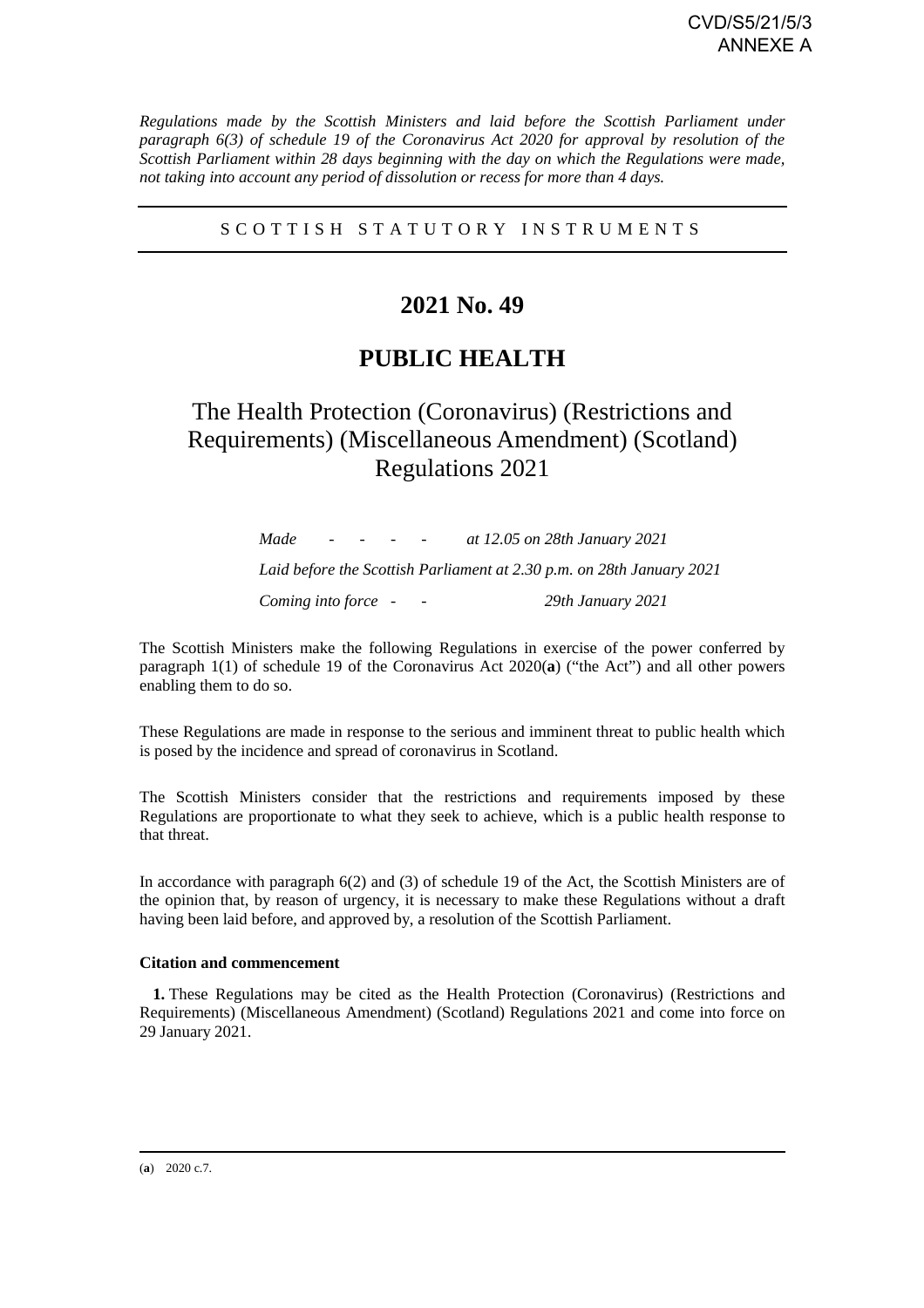#### **Amendment of the Health Protection (Coronavirus) (Restrictions and Requirements) (Local Levels) (Scotland) Regulations 2020**

**2.** The Health Protection (Coronavirus) (Restrictions and Requirements) (Local Levels) (Scotland) Regulations 2020(**a**) are amended in accordance with regulations 3, 4 and 5.

#### **Amendment to regulation 2: interpretation**

**3.** In regulation 2(1) (interpretation)—

(a) after the definition of "contact sport", insert—

""electoral registration officer" means an officer appointed under section 8(3) of the Representation of the People Act 1983(**b**),",

(b) after the definition of "remand centre", insert—

""returning officer" means an officer who is—

- (a) appointed by, or by an order under, section 25 of the Representation of the People Act 1983(**c**),
- (b) appointed under section 41(1) of the Representation of the People Act 1983,
- (c) a constituency returning officer appointed by or under an order under section 12(1) of the Scotland Act 1998(**d**), or
- (d) a regional returning officer appointed by an order under section 12(6) of the Scotland Act 1998(**e**),".

#### **Amendment to schedule 4: level 3 restrictions**

**4.** In schedule 4 (level 3 restrictions)—

- (a) in paragraph 1 (requirement to close certain premises in a level 3 area to members of the public)—
	- (i) in sub-paragraph (2), after head (p) insert—
	- "(q) a drive-in event venue.",
	- (ii) in sub-paragraph  $(3)$ , after head  $(g)$  insert—
		- "(h) any suitable premises which a returning officer or electoral registration officer has requested the use of in connection with the carrying out of any of their functions in relation to an election.",
	- (iii) for sub-paragraph (6) substitute—
	- "(6) In sub-paragraph (2)—
		- (a) "sexual entertainment venue" has the meaning given by section 45A of the Civic Government (Scotland) Act 1982(**f**),
		- (b) "drive-in event venue" means any premises or place indoors to which the public, or a section of the public, has access, whether on payment or otherwise, for the purpose of participating in or attending from within vehicles a drive-in or drive-

<sup>(</sup>**a**) S.S.I. 2020/344, amended by S.S.I. 2020/347, S.S.I. 2020/374, S.S.I. 2020/389, S.S.I. 2020/392, S.S.I. 2020/400, S.S.I. 2020/415, S.S.I. 2020/427, S.S.I. 2020/439, S.S.I. 2020/452, S.S.I. 2020/471, S.S.I. 2021/1, S.S.I. 2021/3, S.S.I. 2021/17, S.S.I. 2021/25 and S.S.I. 2021/35.

<sup>(</sup>**b**) 1983 c.2. Section 8(3) was substituted by schedule 13, paragraph 130(2) of the Local Government etc. (Scotland) Act 1994 (c.39) ("the 1994 Act").

<sup>(</sup>**c**) Section 25 was amended by schedule 13, paragraph 130(3) and schedule 14 of the 1994 Act.

<sup>(</sup>**d**) 1998 c.46 ("the 1998 Act"). Section 12 was substituted by section 4(1) of the Scotland Act 2016 (c.11). S.S.I. 2015/425 ("the Order") was made under section 12(1) of the 1998 Act. Article 14(b) of the Order confers a power on the Scottish Ministers to, by Order, direct that persons are to be constituency returning officers for constituencies situated in more than one local government area. S.S.I 2016/9 was made under article 14(b) of the Order and article 4 of S.S.I. 2016/9 designates persons to be constituency returning officers.

<sup>(</sup>**e**) Article 3 of S.S.I. 2016/9 designates persons to be regional returning officers.

<sup>(</sup>**f**) 1982 c.45. Section 45A was inserted by section 76(3) of the Air Weapons and Licensing (Scotland) Act 2015 (asp 10).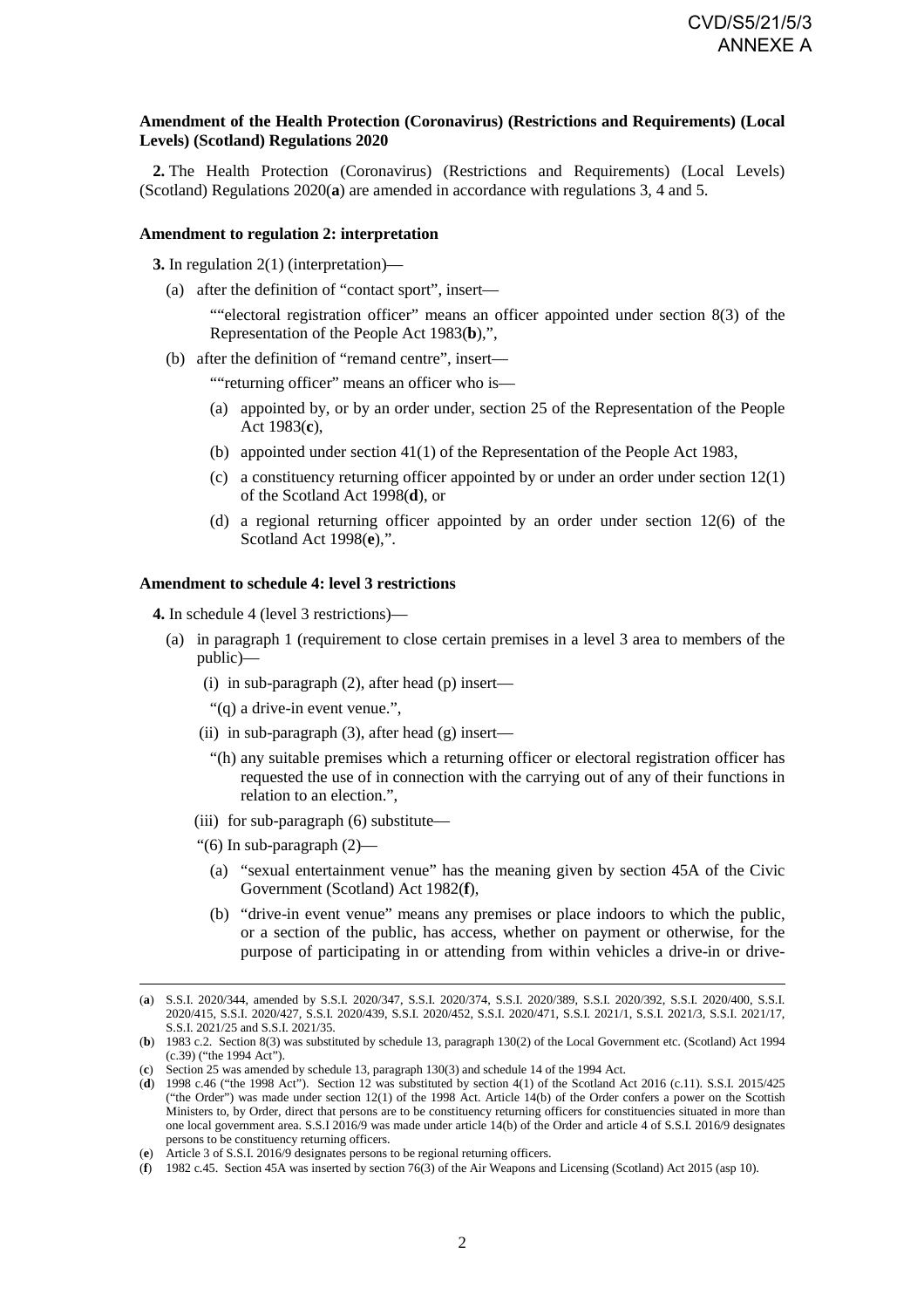through event, including an act of worship, a sporting event, a film or the performance of music, comedy or a play.",

(b) in paragraph 5 (restrictions on food and drink businesses in a level 3 area), after subparagraph (8) insert—

"(9) Sub-paragraph (1) does not prevent the use of suitable premises which a returning officer or electoral registration officer has requested the use of in connection with the carrying out of any of their functions in relation to an election.".

#### **Amendment to schedule 5: level 4 restrictions**

**5.** In schedule 5 (level 4 restrictions)—

- (a) in paragraph 1 (requirement to close certain premises in a level 4 area to members of the public)—
	- (i) in sub-paragraph  $(2)$ , after head  $(v)$  insert—

"(w) a drive-in event venue.",

- (ii) in sub-paragraph  $(3)$ , after head  $(h)$  insert—
	- "(i) any suitable premises which a returning officer or electoral registration officer has requested the use of in connection with the carrying out of any of their functions in relation to an election.",
- (iii) in sub-paragraph  $(6)$ , after head  $(c)$  insert—
	- "(d) "drive-in event venue" means any premises or place indoors to which the public, or a section of the public, has access, whether on payment or otherwise, for the purpose of participating in or attending from within vehicles a drive-in or drivethrough event, including an act of worship, a sporting event, a film or the performance of music, comedy or a play.",
- (b) in paragraph 1A (requirement to close places of worship in a level 4 area to members of the public), after sub-paragraph (2A)(**a**) insert—

"(2B) A place of worship may be used if it is a suitable premises which a returning officer or electoral registration officer has requested the use of in connection with the carrying out of any of their functions in relation to an election.",

(c) in paragraph 2 (requirement to close retail and library premises in a level 4 area to members of the public), after sub-paragraph (4) insert—

"(4A) Sub-paragraph (1) does not prevent the use of suitable premises which a returning officer or electoral registration officer has requested the use of in connection with the carrying out of any of their functions in relation to an election.",

(d) in paragraph 3 (requirement to cease providing holiday accommodation in a level 4 area) after sub-paragraph (2) insert—

"(3) Sub-paragraph (1) does not prevent the use of suitable premises which a returning officer or electoral registration officer has requested the use of in connection with the carrying out of any of their functions in relation to an election.",

(e) in paragraph 6 (closure of food and drink businesses in a level 4 area), after subparagraph (7) insert—

"(8) Sub-paragraph (1) does not prevent the use of suitable premises which a returning officer or electoral registration officer has requested the use of in connection with the carrying out of any of their functions in relation to an election.",

<sup>(</sup>**a**) Paragraph 1A was inserted by S.S.I. 2021/3 and amended by S.S.I. 2021/17.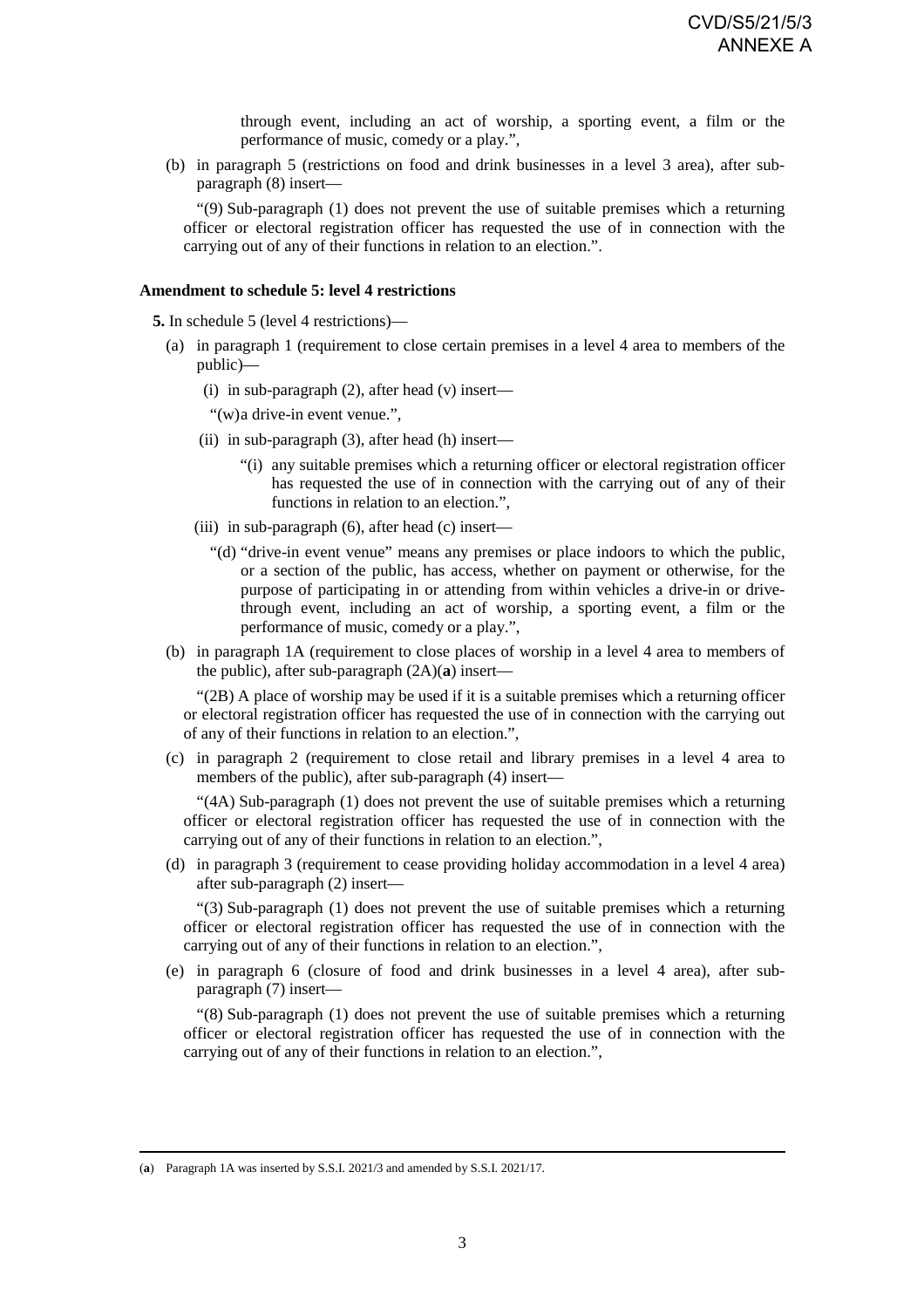- (f) in paragraph 16(2) (examples of reasonable excuse)(**a**)—
	- (i) for head (v) substitute—
	- "(v) attend a marriage ceremony or registration of a civil partnership, where the person is, in relation to that marriage ceremony or civil partnership registration—
		- (i) a party,
		- (ii) a witness,
		- (iii) the approved celebrant or authorised registrar within the meaning of section 8(2) of the Marriage (Scotland) Act 1977(**b**),
		- (iv) the approved celebrant within the meaning of section  $94A(4)(a)$  of the Civil Partnership Act 2004(**c**),
		- (v) the authorised registrar within the meaning of section 87 of the Civil Partnership Act 2004(**d**), or
		- (vi) a required interpreter,",
	- (ii) for head (w) substitute—
		- "(w) attend a funeral or commemorative event for a person who has died (other than a wake or a funeral tea), or to travel for compassionate reasons which relate to the end of a person's life,".

#### **Amendment of the Health Protection (Coronavirus, Restrictions) (Directions by Local Authorities) (Scotland) Regulations 2020**

**6.**—(1) The Health Protection (Coronavirus, Restrictions) (Directions by Local Authorities) (Scotland) Regulations 2020(**e**) are amended as follows.

(2) In regulation 15(1) (expiry and review) for "31 January 2021" substitute "31 March 2021".

*MICHAEL RUSSELL* A member of the Scottish Government

St Andrew's House, Edinburgh At 12.05 p.m. on 28th January 2021

-

<sup>(</sup>**a**) Paragraph 16 was inserted by S.S.I. 2020/389.

<sup>(</sup>**b**) 1977 c.15. Section 8 was amended by section 12(2)(c) of the Marriage and Civil Partnership (Scotland) Act 2014 (asp 5).

<sup>(</sup>**c**) 2004 c.33. Section 94A was inserted by section 24(13) of the Marriage and Civil Partnership (Scotland) Act 2014 (asp 5).

<sup>(</sup>**d**) Section 87 was amended by section 24(4) of the Marriage and Civil Partnership (Scotland) Act 2014 (asp 5).

<sup>(</sup>**e**) S.S.I. 2020/262.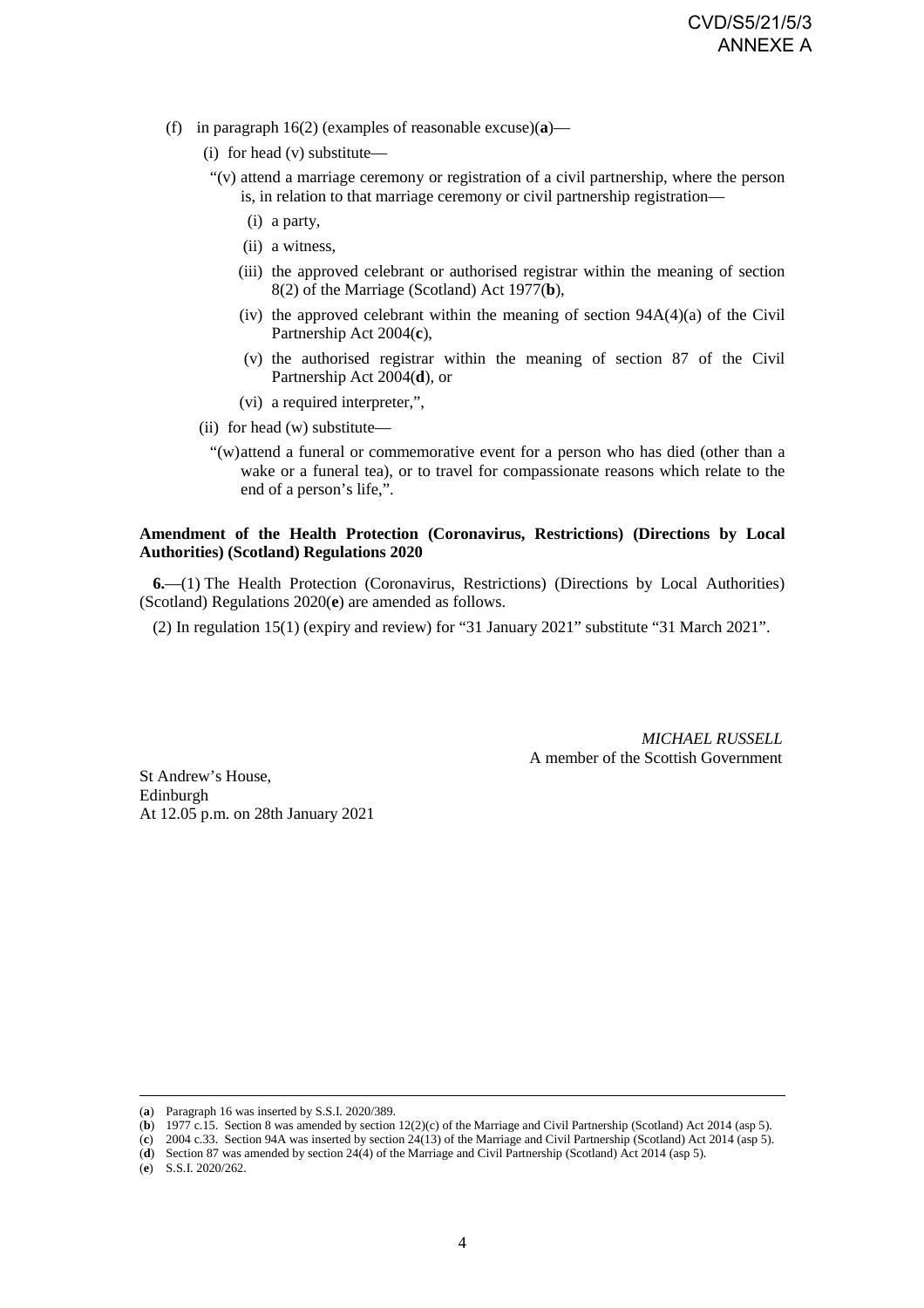#### **EXPLANATORY NOTE**

#### *(This note is not part of the Regulations)*

These Regulations amend the Health Protection (Restrictions and Requirements) (Local Levels) (Scotland) Regulations 2020 ("the Local Levels Regulations") and the Health Protection (Coronavirus, Restrictions) (Directions by Local Authorities) (Scotland) Regulations 2020 ("the Directions Regulations"). These Regulations come into force on 29 January 2021.

Regulation 3 inserts definitions into the Local Levels Regulations for the purposes of the amendments made by these Regulations.

Regulation 4 amends the Local Levels Regulations to make provision requiring drive-in event venues to close in a Level 3 area. It also amends paragraph 1 of schedule 4 of those Regulations to exempt premises in a Level 3 area from closure for electoral purposes if they are suitable premises which a returning officer or electoral registration officer has requested the use of in connection with the carrying out of any of their functions in relation to an election. Additionally, it amends paragraph 5 of that schedule to remove the restrictions on premises used by food and drink businesses so that they may be used in connection with an election on the same basis.

Regulation 5 amends the Local Levels Regulations to make provision requiring drive-in event venues to close in a Level 4 area.

Regulation 5 also amends schedule 5 of the Local Levels Regulations to enable suitable premises required to close, or permitted to open only for specified purposes, in a Level 4 area to be used in connection with an election if a returning officer or electoral registration officer has requested their use in connection with the carrying out of any of their functions. This includes retail and library premises, premises used by food and drink businesses, places of worship and holiday accommodation.

Regulation 5 also makes amendments to the Local Levels Regulations to provide that the same restrictions will apply to a person coming into a Level 4 area, from an area in another level, to attend a marriage, civil partnership or funeral as apply to a person living in a Level 4 area.

Regulation 6 changes the date for the expiration of the Directions Regulations from 31 January 2021 to 31 March 2021.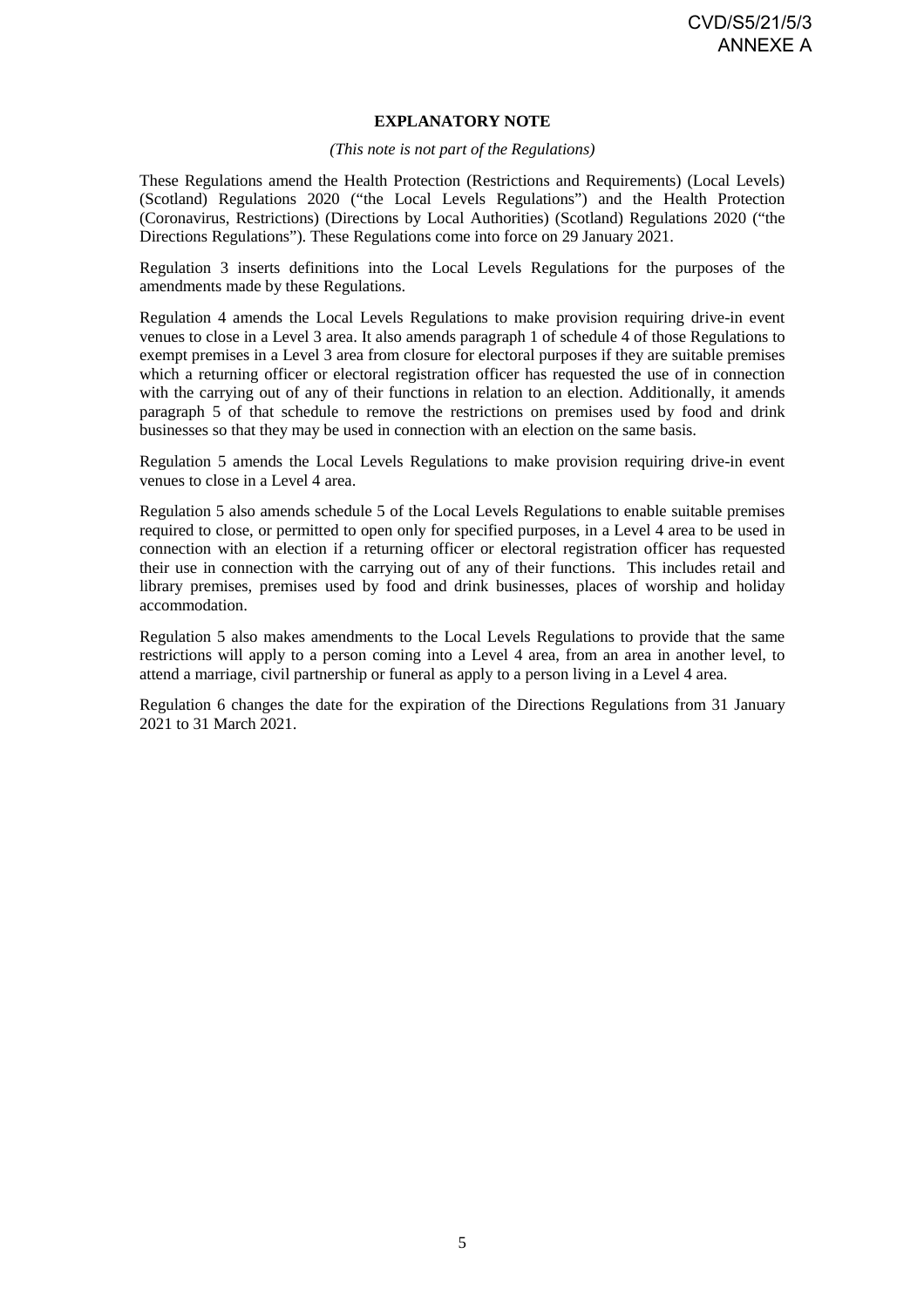#### **POLICY NOTE**

#### **The Health Protection (Coronavirus) (Restrictions and Requirements) (Miscellaneous Amendment) (Scotland) Regulations 2021**

#### **SSI 2021/49**

The above instrument was made in exercise of the power conferred by paragraph 1(1) of schedule 19 of the Coronavirus Act 2020. The instrument is subject to made affirmative procedure by virtue of paragraph 6(3) of schedule 19 of the Act.

These Regulations amend the Health Protection (Coronavirus) (Restrictions and Requirements) (Local Levels) (Scotland) Regulations 2020 to provide that premises which are required to close to the public to in Level 3 and 4 areas may be used for purposes connected to an election if they are suitable premises which a returning officer or electoral registration officer has requested the use of in connection with the carrying out of any of their functions. These Regulations also remove restrictions on premises used by food and drink businesses in Level 3 areas where such premises are to be used in connection with the carrying out of electoral functions. These Regulations also make amendments in relation to Level 4 areas to enable places of worship and holiday accommodation premises to be used for purposes in connection with the carrying out of electoral functions. These Regulations adjust the restrictions on drive-in and drive-through events to make clear that they are not permitted in Level 3 and Level 4 areas. These Regulations adjust to examples of a reasonable excuse to enter a Level 4 area to bring the marriage, civil partnership and funerals excuses into line with the excuses to leave home for those living in a Level 4 area. These Regulations extend the expiry date of The Health Protection (Coronavirus, Restrictions) (Directions by Local Authorities) (Scotland) Regulations 2020 from 31 January 2021 to 31 March 2021. This changes brings the expiry into line with the Health Protection (Coronavirus) (Restrictions and Requirements) (Local Levels) (Scotland) Regulations 2020.

#### **Legislative background**

1. The UK Coronavirus Act 2020 received Royal Assent on 25 March 2020. Under that Act, the Scottish Government made regulations (in force from 26 March) to implement physical distancing and impose restrictions on gatherings, events and operation of business activity. From 14 September they were replaced by the Health Protection (Coronavirus) (Restrictions and Requirements) (Scotland) Regulations 2020. From 9 October those regulations were suspended and replaced by the Health Protection (Coronavirus) Restrictions and Requirements) (Additional Temporary Measures) (Scotland) Regulations 2020. A new levels-based approach was introduced on 2 November, when the Health Protection (Coronavirus) (Restrictions and Requirements) (Local Levels) (Scotland) Regulations 2020 ("the principal regulations") came into force and revoked the previous regulations.

## **Policy Objectives**

*Election administration*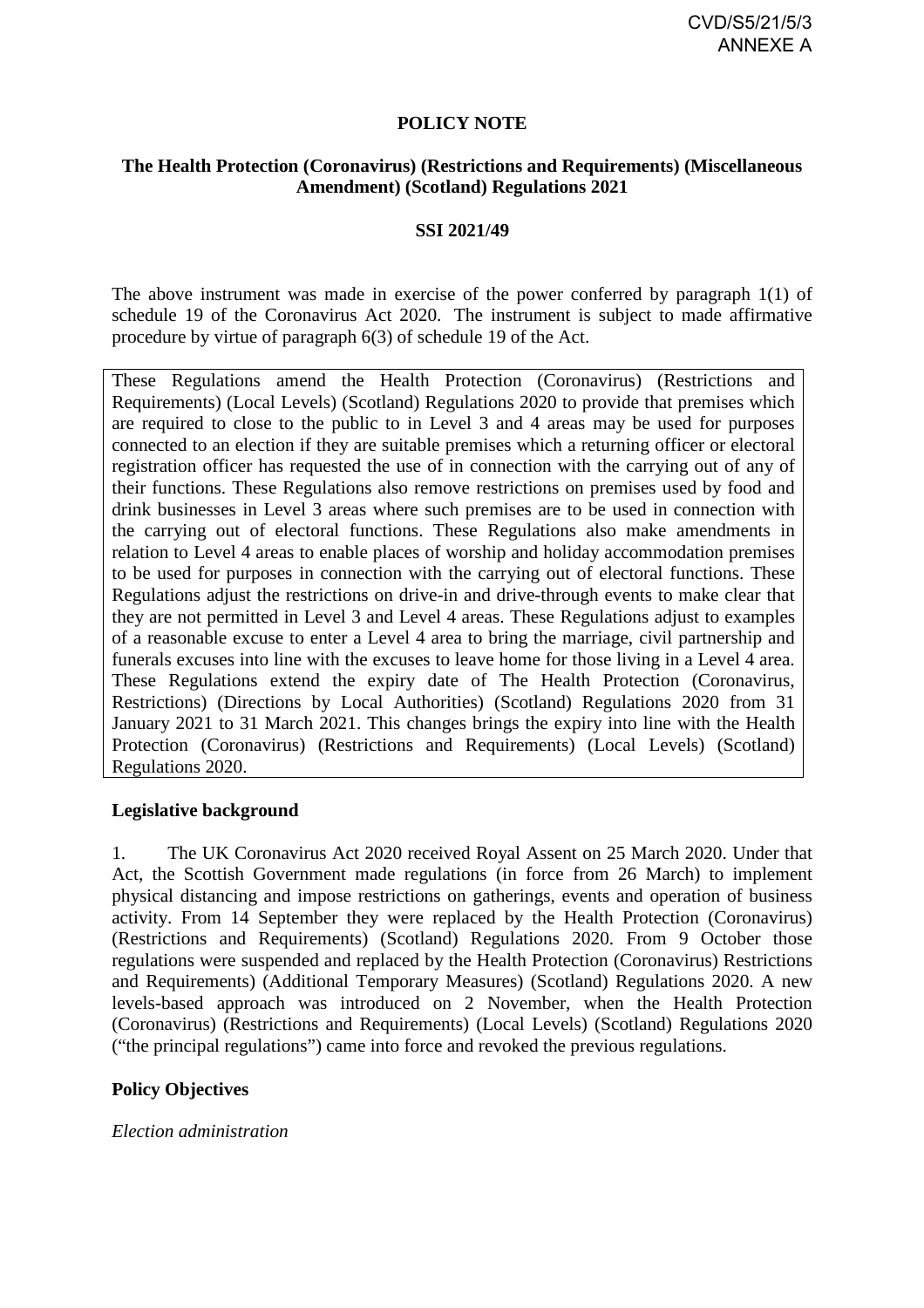2. These Regulations enable premises, which are required to remain closed to the public or have restrictions on their use in Level 3 and 4 areas, to be used used for purposes connected to an election if they are suitable premises which a Returning Officer (RO) or Electoral Registration Officer (ERO) has requested the use of in connection with the carrying out of any of their functions. This ensures that any suitable premises, such as a church, which may be required for electoral administration are able to be used as appropriate. The premises must still remain closed, or only operated in accordance with existing restrictions, in Levels 3 and 4 (as applicable) where they are not being used for electoral purposes. The functions of an RO and ERO cover a range of activities associated with the delivery of a poll, including registration, preparation, polling and counting. Any of the processes involved in delivering an election may require additional space to deliver, so it is important to ensure that ROs and EROs have flexibility to consider use of a range of venues according to the specific circumstances of the locality in question.

## *Drive-in event venues*

3. These Regulations clarify the existing policy in relation to drive-in events (including drive-in cinemas and drive-thru events) in order to explicitly prohibit this type of event from taking place in Level 3 and Level 4 areas. This will ensure that this policy, which has been in place since the introduction of the Strategic Framework, is absolutely clear to members of the public and event organisers. Drive-in events are permitted in Level 0, Level 1 and Level 2 areas only.

## *Entering a Level 4 area*

4. These Regulations adjust the list of reasonable excuses to enter a Level 4 area to bring them into line with the reasonable excuses to leave home in a Level 4 area. The change brings the excuses which allow travel to a marriage, civil partnership or funeral into line with the tighter list of excuses under the stay-at-home requirement. This ensures there is consistency across provisions and properly reflects the policy intention on attending marriages, civil partnerships and funerals in Level 4 areas.

## *Expiry of The Health Protection (Coronavirus, Restrictions) (Directions by Local Authorities) (Scotland) Regulations 2020*

5. These Regulations extend the expiry date of The Health Protection (Coronavirus, Restrictions) (Directions by Local Authorities) (Scotland) Regulations 2020 from 31 January 2021 to 31 March 2021. This change brings the expiry into line with the Health Protection (Coronavirus) (Restrictions and Requirements) (Local Levels) (Scotland) Regulations 2020. We are still in a phase of the pandemic where outbreak management is a principal tool for control and suppression of the virus. The importance of enabling action to be taken swiftly at a local level is still just as essential as it was when The Health Protection (Coronavirus, Restrictions) (Directions by Local Authorities) (Scotland) Regulations 2020 were first brought forward. These regulations increase confidence that it is safe for sectors to be open and operate. Local action to control or close the premises or businesses at the centre of an outbreak is still, in most cases, one of the most efficient and proportionate responses and can avoid Scottish Ministers having to implement more wide-ranging and restrictive measures for full industries or sectors. While case numbers are still incredibly high, it is essential that any of the tools available to control or suppress the virus are not lost.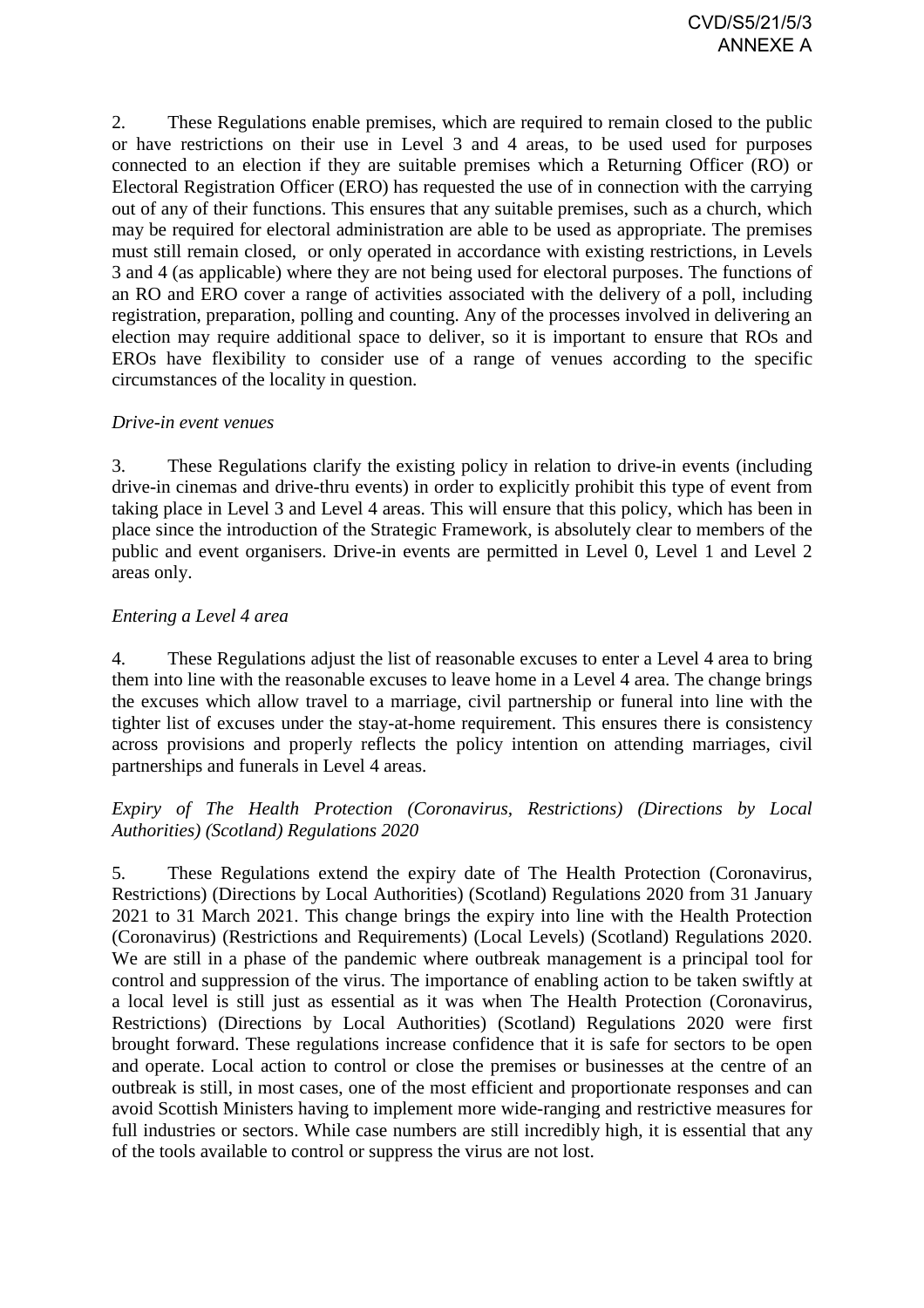# **Consultation**

6. There has been no public consultation in relation to this instrument. The Scottish Government has informally consulted with the industry bodies affected.

#### **Impact Assessments**

7. An Equality Impact Assessment, a Business and Regulatory Impact Assessment and an Island Communities Impact Assessment have been prepared for this instrument. Other Impact Assessments have not been prepared for this instrument. The provisions are however subject to strict obligations on the Scottish Government to review their necessity.

Scottish Government Directorate for Constitution and Cabinet *28 January 2021*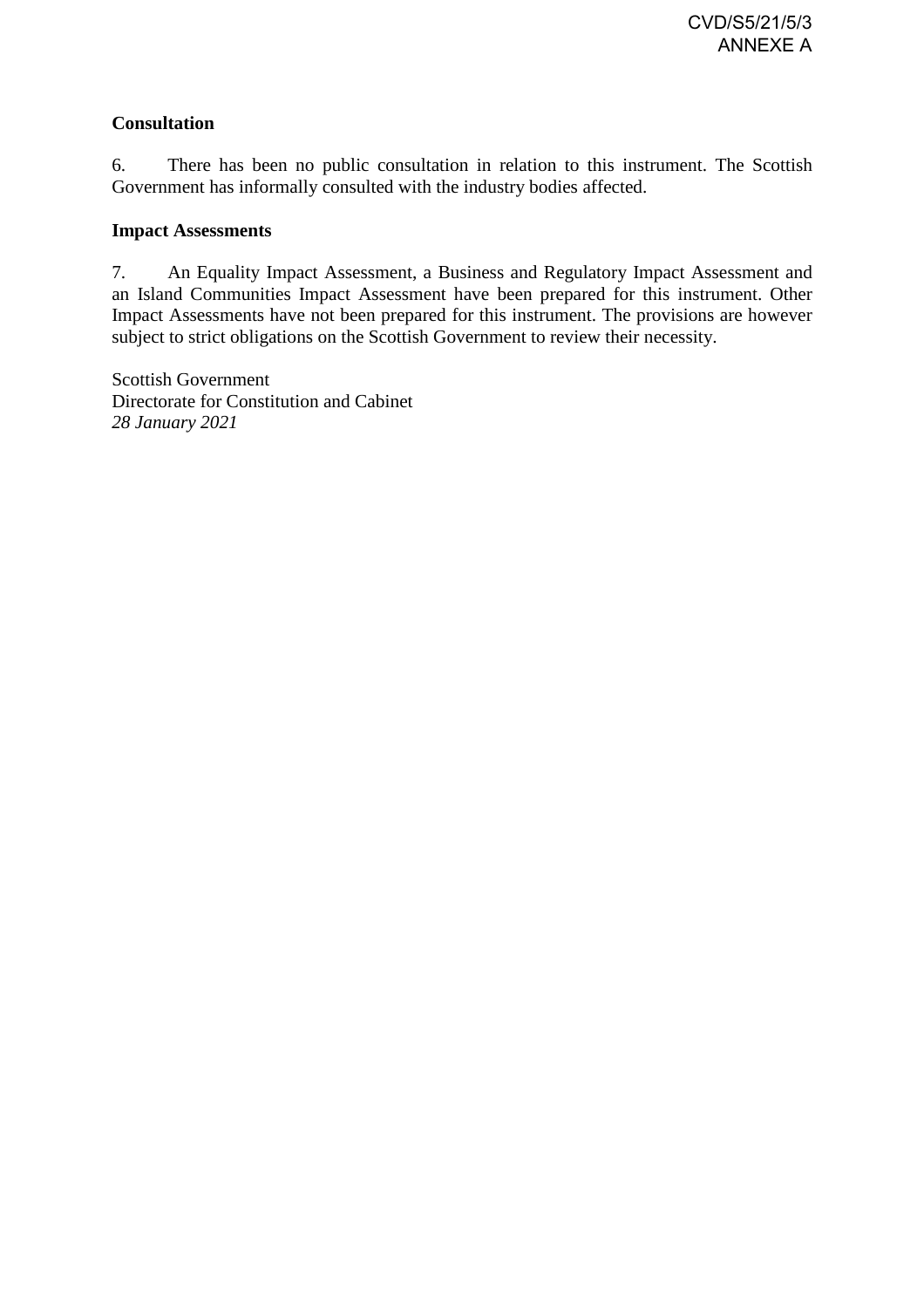*Regulations made by the Scottish Ministers and laid before the Scottish Parliament under paragraph 6(3) of schedule 19 of the Coronavirus Act 2020 for approval by resolution of the Scottish Parliament within 28 days beginning with the day on which the Regulations were made, not taking into account any period of dissolution or recess for more than 4 days.* 

S C O T T I S H S T A T U T O R Y I N S T R U M E N T S

# **2021 No. 54**

# **PUBLIC HEALTH**

# The Health Protection (Coronavirus) (Restrictions and Requirements) (Local Levels) (Scotland) Amendment (No. 15) Regulations 2021

*Made - - - - at 1.49 p.m. on 29th January 2021 Laid before the Scottish Parliament at 3.00 p.m. on 29th January 2021 Coming into force - - 30th January 2021* 

The Scottish Ministers make the following Regulations in exercise of the power conferred by paragraph 1(1) of schedule 19 of the Coronavirus Act 2020(**a**) ("the Act") and all other powers enabling them to do so.

These Regulations are made in response to the serious and imminent threat to public health which is posed by the incidence and spread of coronavirus in Scotland.

The Scottish Ministers consider that the restrictions and requirements imposed by these Regulations are proportionate to what they seek to achieve, which is a public health response to that threat.

In accordance with paragraph 6(2) and (3) of schedule 19 of the Act, the Scottish Ministers are of the opinion that, by reason of urgency, it is necessary to make these Regulations without a draft having been laid before, and approved by, a resolution of the Scottish Parliament.

#### **Citation and commencement**

**1.** These Regulations may be cited as the Health Protection (Coronavirus) (Restrictions and Requirements) (Local Levels) (Scotland) Amendment (No. 15) Regulations 2021 and come into force on 30 January 2021.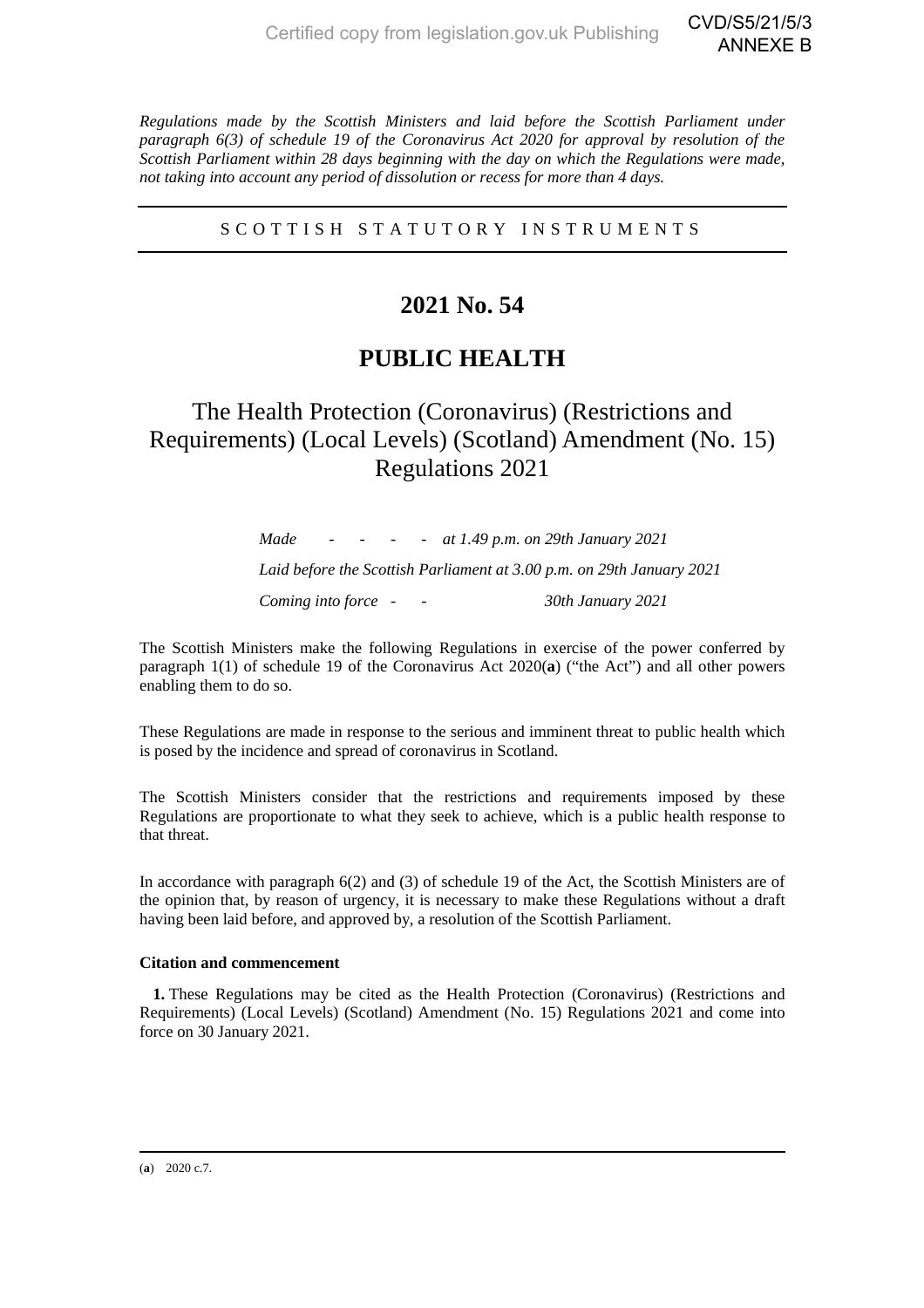CVD/S5/21/5/3 ANNEXE B

#### **Amendment of the Health Protection (Coronavirus) (Restrictions and Requirements) (Local Levels) (Scotland) Regulations 2020**

**2.** The Health Protection (Coronavirus) (Restrictions and Requirements) (Local Levels) (Scotland) Regulations 2020(**a**) are amended in accordance with regulation 3.

#### **Changes to levels of areas**

**3.** In the table in schedule 6 (areas)—

- (a) in column 2 (area) of entry 34 (Na h-Eileanan Siar), omit "(except the area set out in row 35)",
- (b) in column 3 (level of area) of entry 34 (Na h-Eileanan Siar), for "3" substitute "4", and
- (c) omit entry 35.

*MICHAEL RUSSELL* A member of the Scottish Government

St Andrew's House, Edinburgh At 1.49 p.m. on 29th January 2021

<sup>(</sup>**a**) S.S.I. 2020/344, amended by S.S.I. 2020/347, S.S.I. 2020/374, S.S.I. 2020/389, S.S.I. 2020/392, S.S.I. 2020/400, S.S.I. 2020/415, S.S.I. 2020/427, S.S.I. 2020/439, S.S.I. 2020/452, S.S.I. 2020/471, S.S.I. 2021/1, S.S.I. 2021/3, S.S.I. 2021/17, S.S.I. 2021/25, S.S.I. 2021/35 and S.S.I. 2021/49.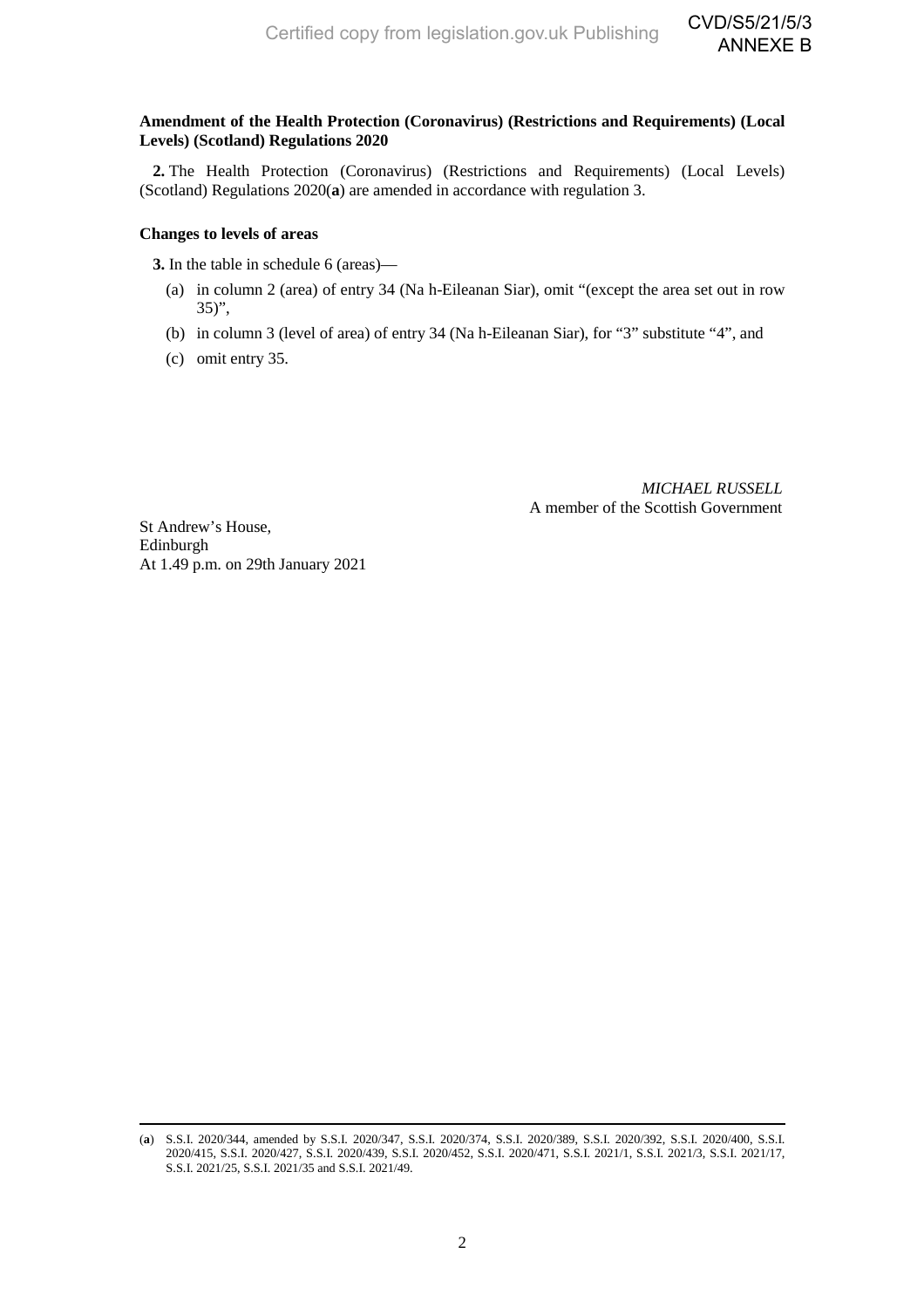#### **EXPLANATORY NOTE**

#### *(This note is not part of the Regulations)*

These Regulations amend the Health Protection (Restrictions and Requirements) (Local Levels) (Scotland) Regulations 2020 ("the Local Levels Regulations"). These Regulations come into force on 30 January 2021.

Regulation 3 amends the table at schedule 6 of the Local Levels Regulations, to apply level 4 restrictions and requirements to Na h-Eileanan Siar.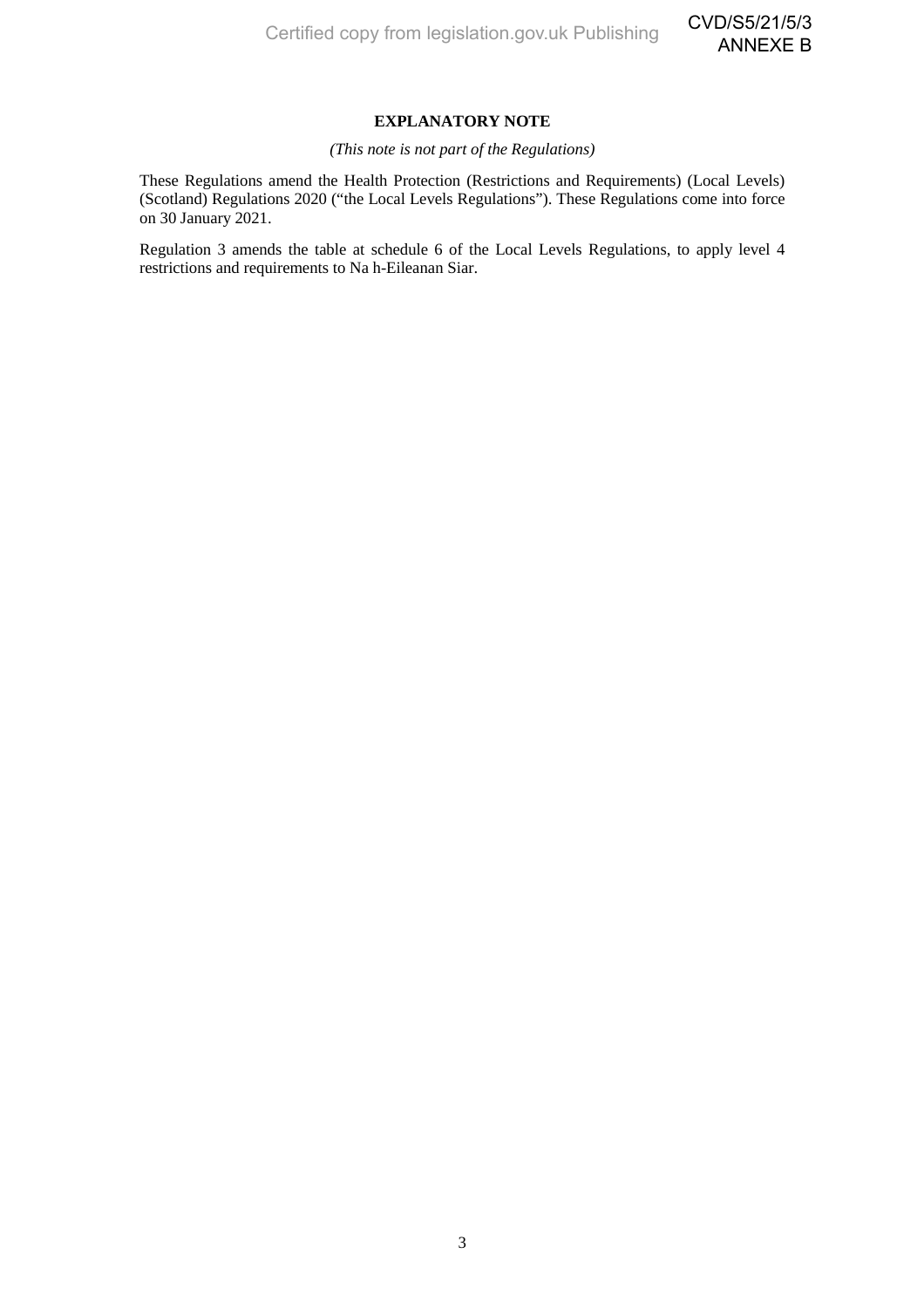# **POLICY NOTE**

## **The Health Protection (Coronavirus) (Restrictions and Requirements) (Local Levels) (Scotland) Amendment (No. 15) Regulations 2021**

## **SSI 2021/54**

The above instrument was made in exercise of the power conferred by paragraph 1(1) of schedule 19 of the Coronavirus Act 2020. The instrument is subject to made affirmative procedure by virtue of paragraph 6(3) of schedule 19 of the Act.

These Regulations amend the Health Protection (Coronavirus) (Restrictions and Requirements) (Local Levels) (Scotland) Regulations 2020 to set out changes to the level that applies to Na h-Eileanan Siar, moving from Level 3 to Level 4. All other areas remain in the same level.

#### **Legislative background**

1. The UK Coronavirus Act 2020 received Royal Assent on 25 March 2020. Under that Act, the Scottish Government made regulations (in force from 26 March) to implement physical distancing and impose restrictions on gatherings, events and operation of business activity. From 14 September they were replaced by the Health Protection (Coronavirus) (Restrictions and Requirements) (Scotland) Regulations 2020. From 9 October those regulations were suspended and replaced by the Health Protection (Coronavirus) Restrictions and Requirements) (Additional Temporary Measures) (Scotland) Regulations 2020. A new levels-based approach was introduced on 2 November, when the Health Protection (Coronavirus) (Restrictions and Requirements) (Local Levels) (Scotland) Regulations 2020 ("the principal regulations") came into force and revoked the previous regulations.

## **Policy Objectives**

#### *Adjustments to allocation of levels*

2. The Regulations amend the current allocation of levels in Na h-Eileanan Siar, moving the area from Level 3 to Level 4. This change is necessary as a result of recent data indicating rising numbers of cases in this local authority area and building pressure on NHS capacity. This tightening of restrictions is to ensure a reduction in social activity and is required to manage this increased occurrence and risk of Coronavirus transmission. Moving this area to Level 4 will help to reduce the increased demand on NHS facilities and ensure there is capacity to treat those who need urgent care. No other changes have been made to the allocation of levels at this time.

#### **Consultation**

3. There has been no public consultation in relation to this instrument. The Scottish Government has informally consulted with the industry bodies affected.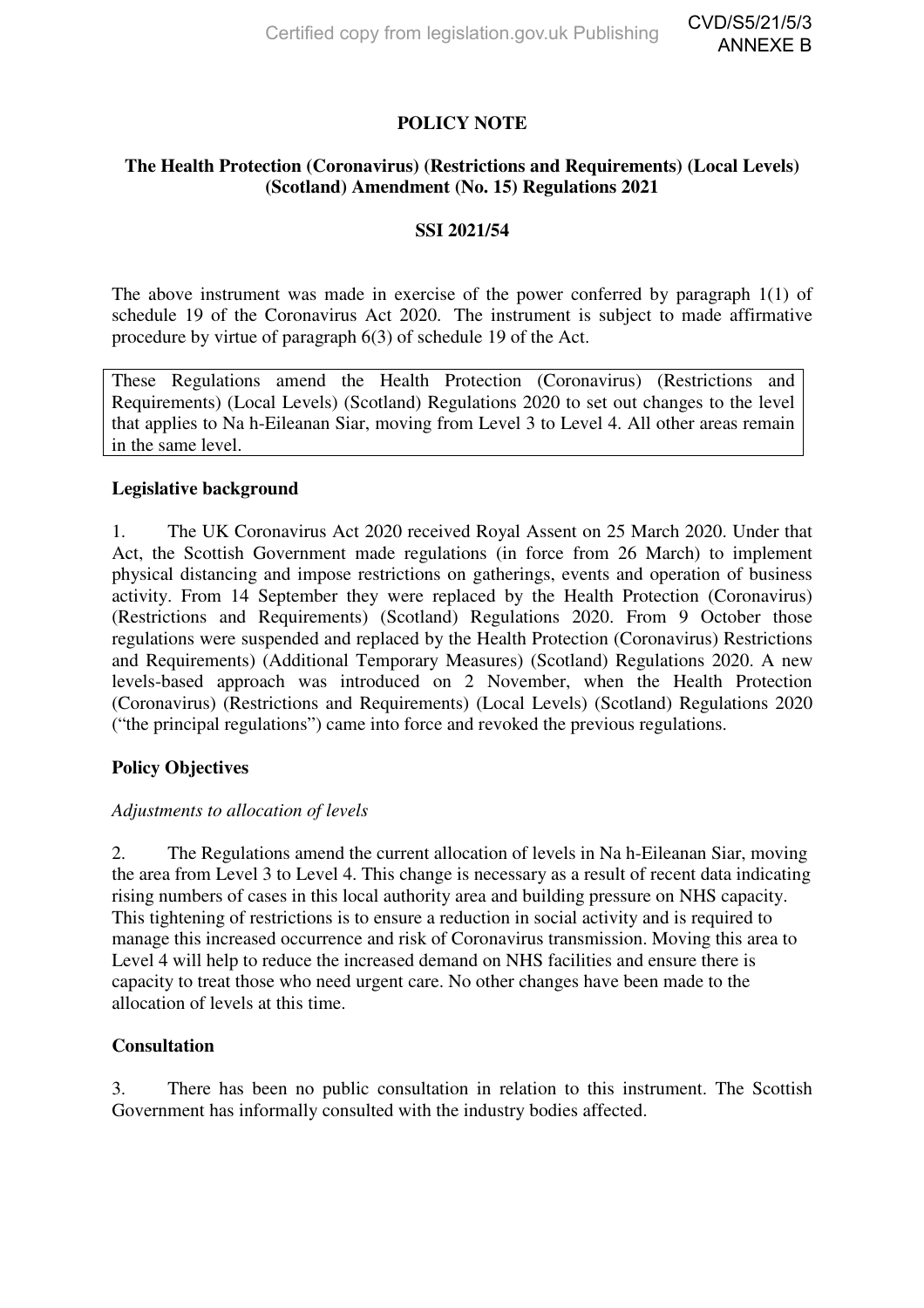#### **Impact Assessments**

 $\overline{4}$ . An Island Communities Impact Assessment has been prepared for this instrument. Other Impact Assessments have not been prepared. Impact Assessments have been prepared previously to assess the impact of the restrictions within levels, these are published alongside the relevant Regulations. The provisions are however subject to strict obligations on the Scottish Government to review their necessity.

**Scottish Government** Directorate for Constitution and Cabinet 29 January 2021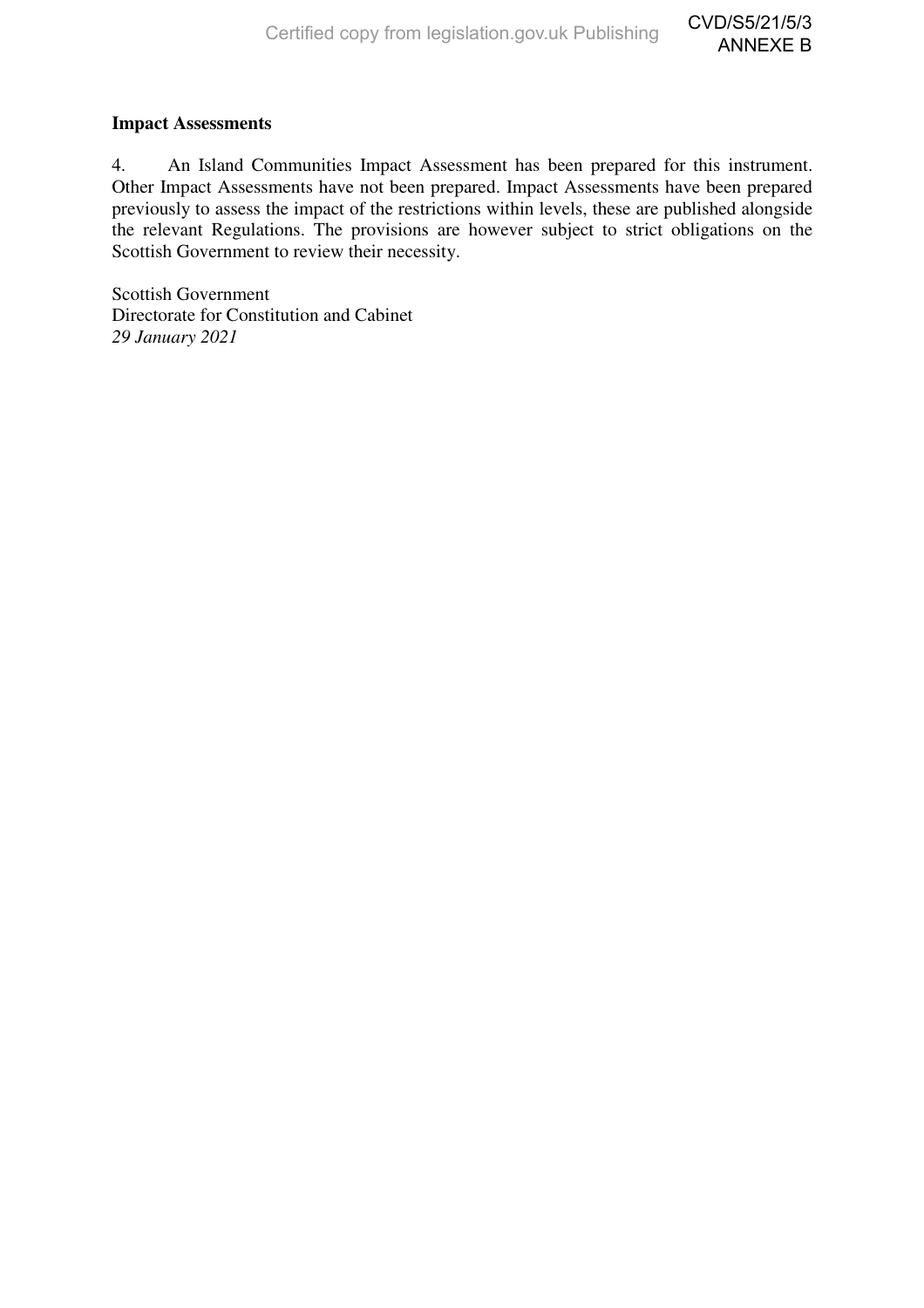**SPICe** The Information Centre An t-Ionad Fiosrachaidh

# **COVID-19 Committee**

# **Thursday 11 February 2021**

# **SPICe COVID Update Paper**

# **Introduction**

This note provides links to a selection of sites with the latest available data, charts and interactive maps on COVID-19 in Scotland, plus wider health and wider social and economic indicators.

## **Updates**

- **Scottish Government** latest protection levels; daily data for Scotland and latest reviews and evidence (including recent reports on "the state of the epidemic").
- **Vaccinations data** published on the Public health Scotland COVID-19 statistical report from 23 December onwards.

# **Data and Dashboards**

- **SPICe** blogs on local protection levels, cases at a local level and latest available data on testing, deaths, hospital admissions, and NHS absences, and blog on protection (NB please open using google chrome).
- **Public Health Scotland** Daily dashboard (includes daily update, cases by neighbourhood, trends and demographics, and data table).
- **Public Health Scotland** Wider health impacts dashboard includes analysis of summary trends (e.g. hospital admissions, ambulance figures, excess deaths), cardiovascular statistics, child health, mental health and pregnancy.
- **Scottish Government** four harms interactive dashboard provides data and visuals on a range of indicators relating to the four harms: direct impact of COVID-19, other health effects, economic effects and social impacts.
- **Improvement Service** Dashboard on economic impacts in Scotland.
- **Transport Scotland** Information on transport trends and public attitudes towards transport for the pandemic period.

# **Further Background**

- **SPICe blogs** links to key sources and timeline.
- **Scottish Government** equality evidence finder.
- **Public Health Scotland** Open Data includes analysis by age, sex, are and deprivation. And Weekly report (NB: published Wednesdays).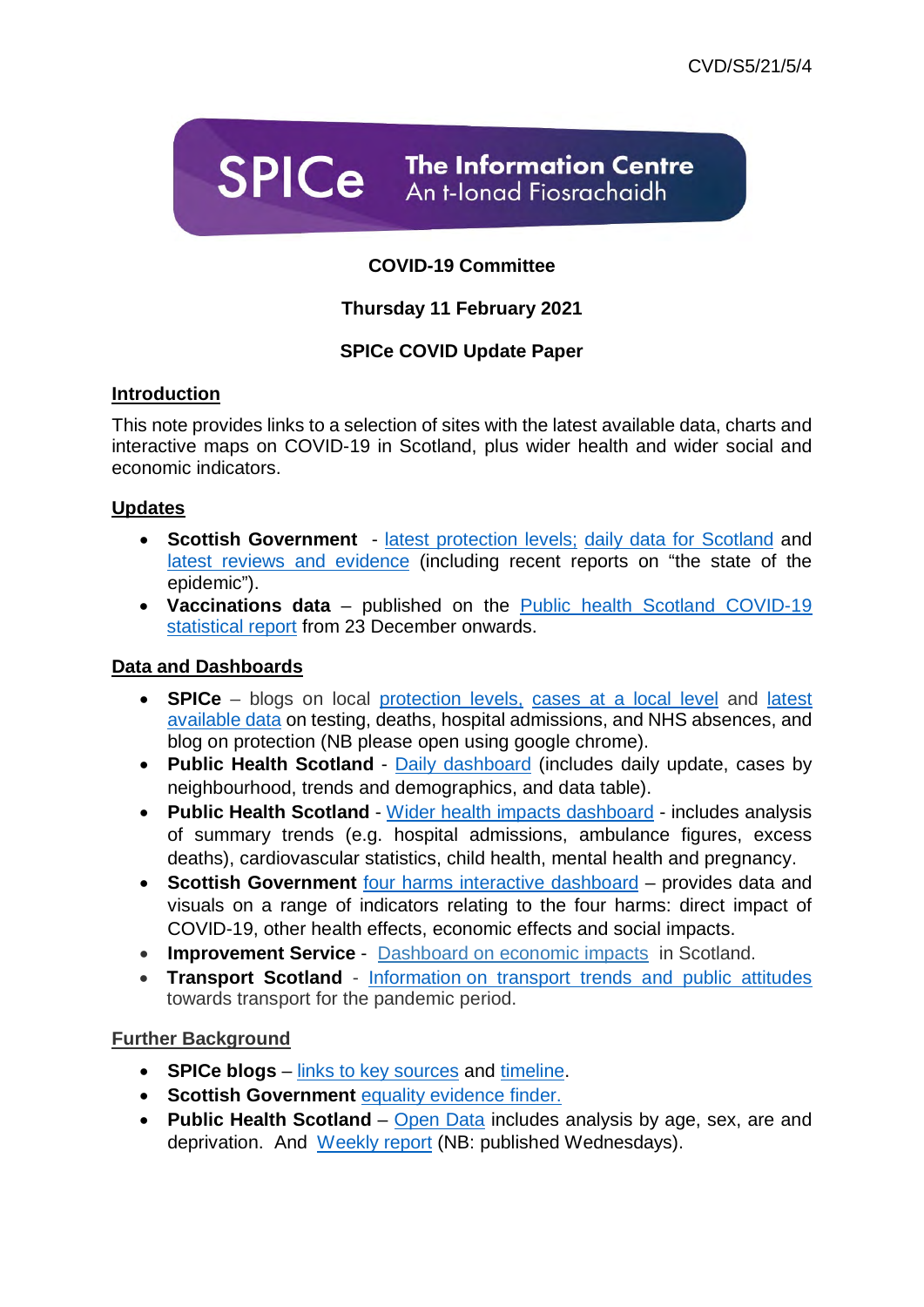- **Scottish Government** (as at 28 October) Allocations of Levels to local authorities from Monday 2 November (including modelling paper/slide pack).
- **SPICe blog** Coronavirus (COVID-19): Vaccinations in Scotland latest data provide breakdowns of who has been vaccinated by age, sex, health board and eligibility criteria.

# **Summary of Indicators**

Due to the decision to move to lockdown there is no weekly protection level document published. We have provided analysis of the number of cases by 100,000 of the population and test positivity by local authority. The data in the following charts are based on the methodology used by Public Health Scotland in their daily dashboard.

# Positive cases per 100,000 of the population by local authority

Data for the seven days between 2 February and 8 February 2021